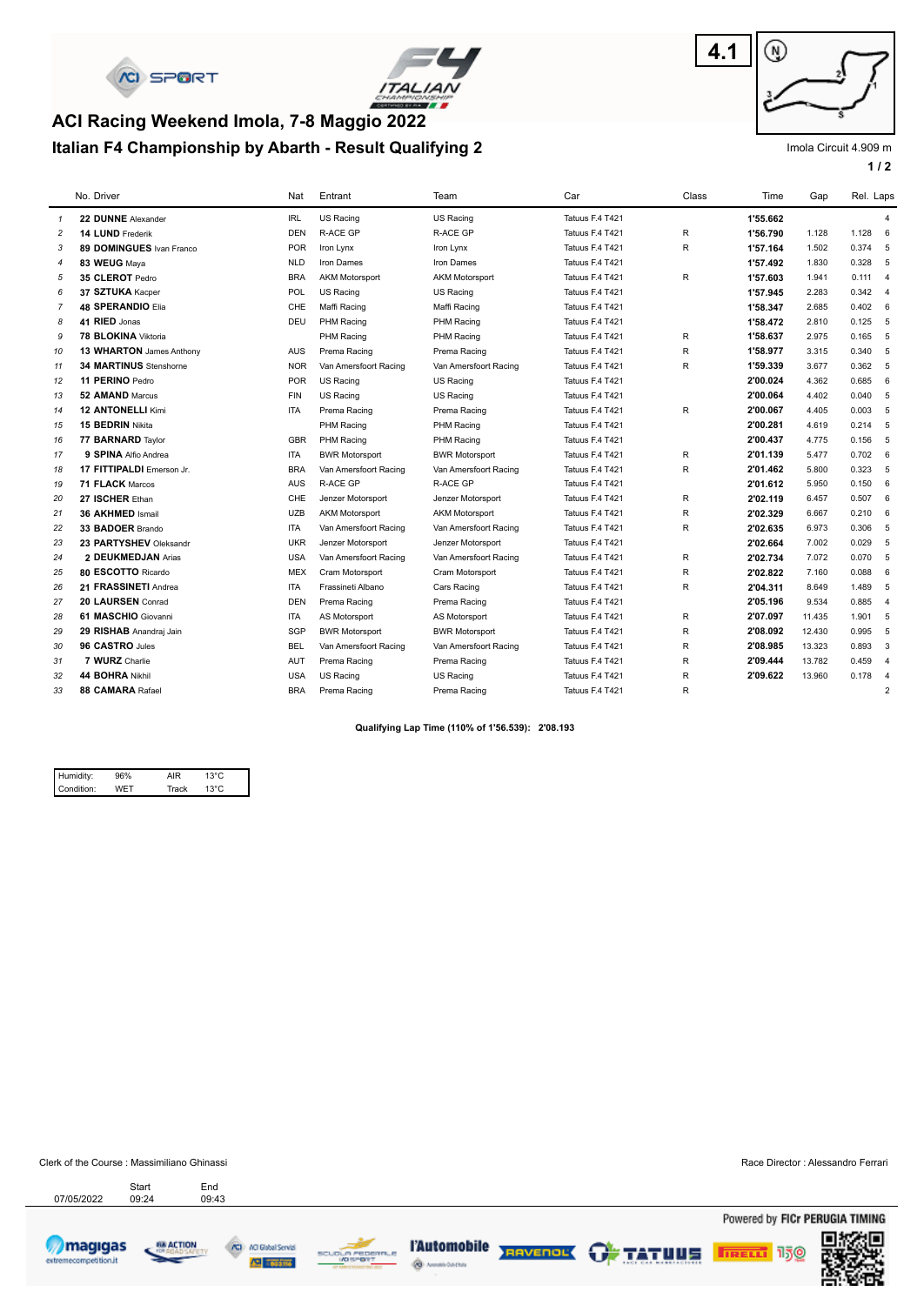

**Italian F4 Championship by Abarth - Result Qualifying 2**





**2 / 2** Imola Circuit 4.909 m

#### **Penalty and Infringment**

#### **Fastest Laps Sequence**

| No. | Entrant          | Nat        | Team          | Car             | Local Time   | Time     | Gap      | Avg     |
|-----|------------------|------------|---------------|-----------------|--------------|----------|----------|---------|
| 78  | V. BLOKINA       |            | PHM Racing    | Tatuus F.4 T421 | 09:35'16.551 | 2'01.207 |          | 145.803 |
| 11  | P. PERINO        | POR        | US Racing     | Tatuus F.4 T421 | 09:35'46.701 | 2'01.144 | $-0.063$ | 145.879 |
| 37  | K. SZTUKA        | POL        | US Racing     | Tatuus F.4 T421 | 09:36'38.396 | 1'58.556 | $-2.588$ | 149.064 |
| 37  | K. SZTUKA        | POL        | US Racing     | Tatuus F.4 T421 | 09:38'36.341 | 1'57.945 | $-0.611$ | 149.836 |
| 89  | <b>DOMINGUES</b> |            | POR Iron Lynx | Tatuus F.4 T421 | 09:40'09.897 | 1'57.518 | $-0.427$ | 150.380 |
| 83  | M. WEUG          | <b>NLD</b> | Iron Dames    | Tatuus F.4 T421 | 09:41'24.185 | 1'57.492 | $-0.026$ | 150.414 |
| 22  | A. DUNNE         | <b>IRL</b> | US Racing     | Tatuus F.4 T421 | 09:41'35.852 | 1'55.662 | $-1.830$ | 152.793 |
|     |                  |            |               |                 |              |          |          |         |

Clerk of the Course : Massimiliano Ghinassi Race Director : Alessandro Ferrari Start End<br>07/05/2022 09:24 09:43 Start

Powered by FICr PERUGIA TIMING



ACI Global Servi







**TRELL** 150

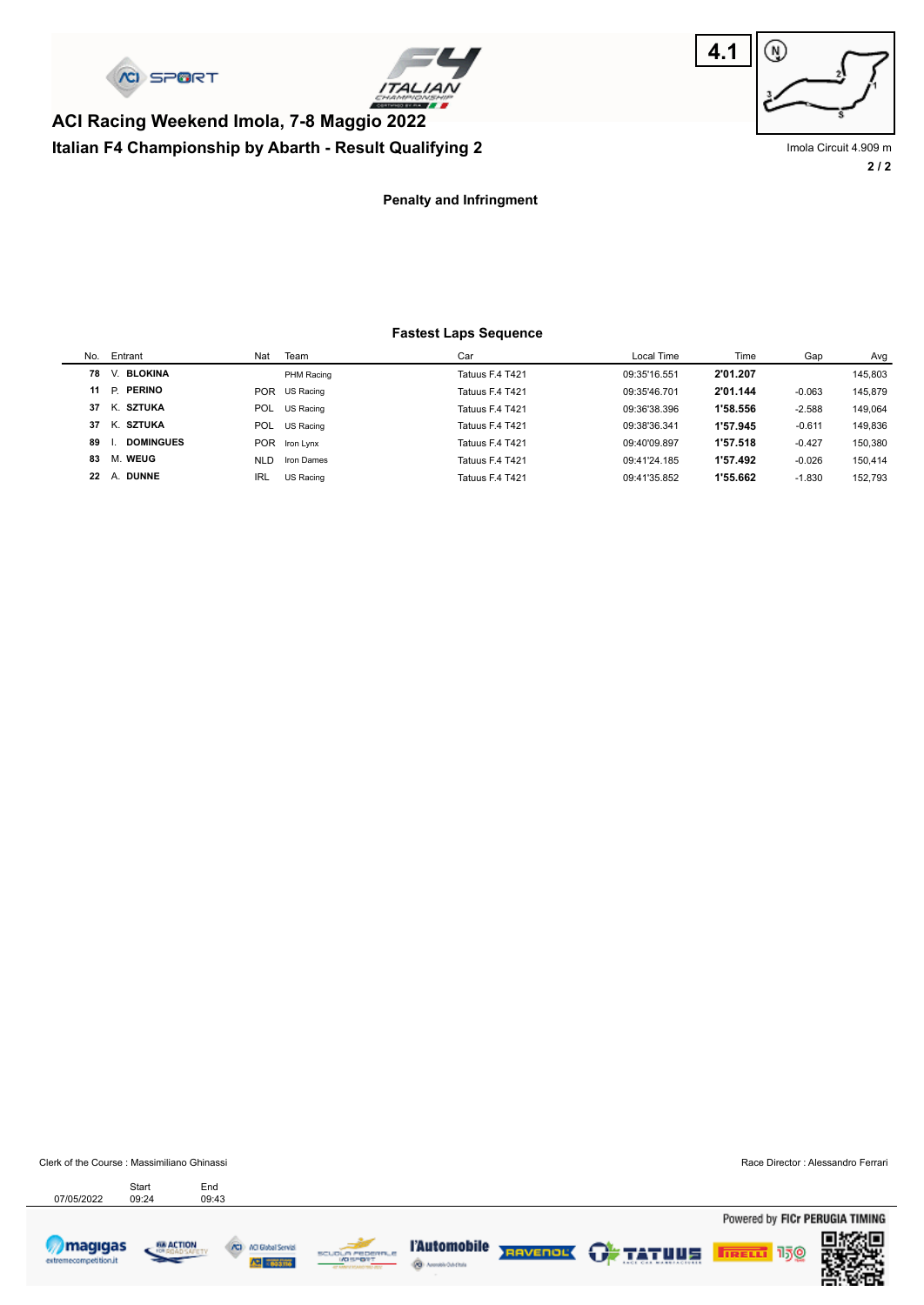





# **ACI Racing Weekend Imola, 7-8 Maggio 2022**

## **Italian F4 Championship by Abarth - Best Sectors & Speed Qualifying 2** Imola Circuit 4.909 m

| Tatuus F.4 T421<br>52 AMAND Marcus<br>22 DUNNE Alexander<br>Tatuus F.4 T421<br>1'55.662<br>$\mathbf{1}$<br>$\mathbf{1}$<br>Tatuus F.4 T421<br>$\overline{c}$<br>12 ANTONELLI Kimi<br>Tatuus F.4 T421<br>$\sqrt{2}$<br>14 LUND Frederik<br>1'56.790<br>$\mathfrak{Z}$<br>13 WHARTON James Anthony<br>Tatuus F.4 T421<br>3<br>89 DOMINGUES Ivan Franco<br>Tatuus F.4 T421<br>1'57.164<br>34 MARTINUS Stenshorne<br>Tatuus F.4 T421<br>83 WEUG Maya<br>Tatuus F.4 T421<br>1'57.492<br>$\overline{4}$<br>$\overline{4}$<br>Tatuus F.4 T421<br>35 CLEROT Pedro<br>Tatuus F.4 T421<br>1'57.603<br>5<br>23 PARTYSHEV Oleksandr<br>5<br>Tatuus F.4 T421<br>1'57.945<br>Tatuus F.4 T421<br>6<br>37 SZTUKA Kacper<br>6<br>33 <b>BADOER</b> Brando<br>$\overline{7}$<br>$\overline{7}$<br><b>48 SPERANDIO Elia</b><br>Tatuus F.4 T421<br>1'58.347<br>9 SPINA Alfio Andrea<br>Tatuus F.4 T421<br>41 RIED Jonas<br>Tatuus F.4 T421<br>1'58.472<br>83 WEUG Mava<br>Tatuus F.4 T421<br>8<br>8<br>78 BLOKINA Viktoria<br>1'58.637<br>22 DUNNE Alexander<br>9<br>Tatuus F.4 T421<br>9<br>Tatuus F.4 T421<br>10<br>13 WHARTON James Anthony<br>Tatuus F.4 T421<br>1'58.977<br>10<br>71 FLACK Marcos<br>Tatuus F.4 T421<br>34 MARTINUS Stenshorne<br>Tatuus F.4 T421<br>1'59.339<br>11<br>77 <b>BARNARD</b> Taylor<br>Tatuus F.4 T421<br>11<br>11 PERINO Pedro<br>Tatuus F.4 T421<br>2'00.024<br>12<br>14 LUND Frederik<br>12<br>Tatuus F.4 T421<br>2'00.064<br>52 AMAND Marcus<br>Tatuus F.4 T421<br>13<br>11 PERINO Pedro<br>Tatuus F.4 T421<br>13<br><b>12 ANTONELLI Kimi</b><br>Tatuus F.4 T421<br>2'00.067<br>Tatuus F.4 T421<br>14<br>14<br>15 <b>BEDRIN</b> Nikita<br>15 BEDRIN Nikita<br>Tatuus F.4 T421<br>2'00.281<br>15<br>15<br>17 FITTIPALDI Emerson Jr.<br>Tatuus F.4 T421<br>2'00.437<br>77 BARNARD Taylor<br>Tatuus F.4 T421<br>16<br>16<br>27 ISCHER Ethan<br>Tatuus F.4 T421<br>17<br>9 SPINA Alfio Andrea<br>Tatuus F.4 T421<br>2'01.139<br>7 WURZ Charlie<br>17<br>Tatuus F.4 T421<br>17 FITTIPALDI Emerson Jr.<br>Tatuus F.4 T421<br>2'01.462<br>18<br>18<br>41 RIED Jonas<br>Tatuus F.4 T421<br>Tatuus F.4 T421<br>2'01.612<br>19<br>71 FLACK Marcos<br>19<br>61 MASCHIO Giovanni<br>Tatuus F.4 T421<br>Tatuus F.4 T421<br>2'02.119<br>20<br>27 ISCHER Ethan<br>20<br>Tatuus F.4 T421<br>80 ESCOTTO Ricardo<br>Tatuus F.4 T421<br>2'02.329<br>21<br>36 AKHMED Ismail<br>21<br>20 LAURSEN Conrad<br>Tatuus F.4 T421<br>33 BADOER Brando<br>Tatuus F.4 T421<br>2'02.635<br>22<br>44 BOHRA Nikhil<br>22<br>Tatuus F.4 T421<br>2'02.664<br>23 PARTYSHEV Oleksandr<br>Tatuus F.4 T421<br>23<br>23<br>48 SPERANDIO Elia<br>Tatuus F.4 T421<br>24<br>2 DEUKMEDJAN Arias<br>Tatuus F.4 T421<br>2'02.734<br>24<br>89 DOMINGUES Ivan Franco<br>Tatuus F.4 T421<br>80 ESCOTTO Ricardo<br>Tatuus F.4 T421<br>2'02.822<br>25<br>25<br>2 DEUKMEDJAN Arias<br>Tatuus F.4 T421<br>Tatuus F.4 T421<br>2'04.311<br>26<br>21 FRASSINETI Andrea<br>26<br>29 RISHAB Anandraj Jain<br>Tatuus F.4 T421<br>2'05.196<br>27<br>20 LAURSEN Conrad<br>Tatuus F.4 T421<br>27<br>Tatuus F.4 T421<br>37 SZTUKA Kacper<br>Tatuus F.4 T421<br>2'07.097<br>61 MASCHIO Giovanni<br>28<br>28<br>Tatuus F.4 T421<br>21 FRASSINETI Andrea<br>29 RISHAB Anandraj Jain<br>Tatuus F.4 T421<br>2'08.092<br>29<br>29<br>35 CLEROT Pedro<br>Tatuus F.4 T421<br>Tatuus F.4 T421<br>2'08.985<br>30<br>96 CASTRO Jules<br>78 BLOKINA Viktoria<br>Tatuus F.4 T421<br>30<br>31<br>7 WURZ Charlie<br>Tatuus F.4 T421<br>2'09.444<br>31<br>36 AKHMED Ismail<br>Tatuus F.4 T421<br>44 BOHRA Nikhil<br>Tatuus F.4 T421<br>2'09.622<br>32<br>32<br>96 CASTRO Jules<br>Tatuus F.4 T421<br>88 CAMARA Rafael<br>Tatuus F.4 T421<br>33<br>33<br>88 CAMARA Rafael<br>Tatuus F.4 T421<br><b>SEG. 2</b><br><b>SEG. 1</b><br>SEG.3<br><b>SEG. 4</b><br>$\mathbf{1}$<br>$\mathbf{1}$<br>24.629<br>37.774<br>32.756<br>22 DUNNE Alexander<br>$\mathbf{1}$<br>89 DOMINGUES Ivan Franco<br>22 DUNNE Alexander<br>$\mathbf{1}$<br>22 DUNNE Alexander<br>$\overline{\mathbf{c}}$<br>24.876<br>$\overline{c}$<br>22 DUNNE Alexander<br>37.802<br>$\overline{c}$<br>33.315<br>$\overline{\mathbf{c}}$<br>41 RIED Jonas<br>14 LUND Frederik<br>35 CLEROT Pedro<br>24.905<br>37.940<br>33.359<br>$\sqrt{3}$<br>$\sqrt{3}$<br>3<br>14 LUND Frederik<br>$\ensuremath{\mathsf{3}}$<br>14 LUND Frederik<br>37 SZTUKA Kacper<br>89 DOMINGUES Ivan Franco<br>24.983<br>38.132<br>33.373<br>$\sqrt{4}$<br>$\boldsymbol{4}$<br>44 BOHRA Nikhil<br>4<br>83 WEUG Maya<br>4<br>2 DEUKMEDJAN Arias<br>14 LUND Frederik<br>25.074<br>38.170<br>33.389<br>5<br>5<br>5<br>5<br>13 WHARTON James Anthon<br>7 WURZ Charlie<br>35 CLEROT Pedro<br>83 WEUG Maya<br>38.200<br>6<br>11 PERINO Pedro<br>25.092<br>6<br>37 SZTUKA Kacper<br>6<br>89 DOMINGUES Ivan Franco<br>33.425<br>6<br>89 DOMINGUES Ivan Franco<br>38.418<br>$\overline{7}$<br>$\overline{7}$<br>35 CLEROT Pedro<br>25.101<br>$\overline{7}$<br>78 BLOKINA Viktoria<br>$\overline{7}$<br>37 SZTUKA Kacper<br>33.630<br>35 CLEROT Pedro<br>$\boldsymbol{8}$<br>8<br>48 SPERANDIO Elia<br>8<br>48 SPERANDIO Elia<br>38.436<br>8<br>78 BLOKINA Viktoria<br>33.810<br>25.111<br>34 MARTINUS Stenshorne<br>9<br>9<br>9<br>9<br>38.438<br>83 WEUG Maya<br>25.130<br>11 PERINO Pedro<br>34 MARTINUS Stenshorne<br>33.972<br>48 SPERANDIO Elia<br>10<br>10<br>10<br>10<br>34 MARTINUS Stenshorne<br>25.159<br>7 WURZ Charlie<br>38.643<br>71 FLACK Marcos<br>34.029<br>83 WEUG Maya<br>11<br>78 BLOKINA Viktoria<br>11<br>41 RIED Jonas<br>38.651<br>11<br>12 ANTONELLI Kimi<br>34.031<br>11<br>44 BOHRA Nikhil<br>25.182<br>12<br>12<br>12<br>12<br>41 RIED Jonas<br>25.189<br>12 ANTONELLI Kimi<br>38.814<br>48 SPERANDIO Elia<br>34.041<br>78 BLOKINA Viktoria<br>13<br>38.831<br>13<br>34.048<br>13<br>13<br>13 WHARTON James Anthon<br>25.273<br>52 AMAND Marcus<br>52 AMAND Marcus<br>71 FLACK Marcos<br>$14$<br>14<br>25.283<br>38.868<br>14<br>34.050<br>11 PERINO Pedro<br>14<br>37 SZTUKA Kacper<br>77 BARNARD Taylor<br>13 WHARTON James Anthon<br>15<br>15<br>15<br>15<br>25.415<br>13 WHARTON James Anthon<br>38.907<br>44 BOHRA Nikhil<br>34.074<br>52 AMAND Marcus<br>17 FITTIPALDI Emerson Jr.<br>25.431<br>16<br>39.013<br>16<br>34.094<br>16<br>16<br>12 ANTONELLI Kimi<br>2 DEUKMEDJAN Arias<br>15 BEDRIN Nikita<br>15 BEDRIN Nikita<br>39.066<br>25.590<br>17<br>17<br>34.111<br>17<br>77 BARNARD Taylor<br>34 MARTINUS Stenshorne<br>41 RIED Jonas<br>77 BARNARD Taylor<br>17<br>25.605<br>39.097<br>34.274<br>18<br>18<br>18<br>44 BOHRA Nikhil<br>11 PERINO Pedro<br>2 DEUKMEDJAN Arias<br>18<br>71 FLACK Marcos<br>25.739<br>39.157<br>19<br>34.429<br>19<br>19<br>9 SPINA Alfio Andrea<br>19<br>71 FLACK Marcos<br>7 WURZ Charlie<br>9 SPINA Alfio Andrea<br>25.765<br>20<br>39.217<br>20<br>34.485<br>20<br>17 FITTIPALDI Emerson Jr.<br>20<br>2 DEUKMEDJAN Arias<br>15 <b>BEDRIN</b> Nikita<br>27 ISCHER Ethan<br>25.767<br>39.480<br>34.734<br>21<br>52 AMAND Marcus<br>21<br>80 ESCOTTO Ricardo<br>21<br>77 BARNARD Taylor<br>21<br>27 ISCHER Ethan<br>25.776<br>39.523<br>22<br>34.759<br>36 AKHMED Ismail<br>22<br>22<br>12 ANTONELLI Kimi<br>22<br>17 FITTIPALDI Emerson Jr.<br>80 ESCOTTO Ricardo<br>23<br>23<br>39.596<br>34.825<br>23<br>23<br>27 ISCHER Ethan<br>25.824<br>9 SPINA Alfio Andrea<br>23 PARTYSHEV Oleksandr<br>7 WURZ Charlie<br>24<br>24<br>33 BADOER Brando<br>25.846<br>24<br>33 BADOER Brando<br>39.599<br>9 SPINA Alfio Andrea<br>34.838<br>24<br>33 BADOER Brando<br>25<br>25<br>39.728<br>25<br>34.840<br>25<br>23 PARTYSHEV Oleksandr<br>25.848<br>20 LAURSEN Conrad<br>36 AKHMED Ismail<br>23 PARTYSHEV Oleksandr<br>26<br>25.965<br>26<br>27 ISCHER Ethan<br>39.738<br>26<br>34.986<br>26<br>80 ESCOTTO Ricardo<br>80 ESCOTTO Ricardo<br>17 FITTIPALDI Emerson Jr.<br>27<br>27<br>27<br>27<br>26.030<br>39.873<br>35.076<br>15 BEDRIN Nikita<br>36 AKHMED Ismail<br>33 BADOER Brando<br>20 LAURSEN Conrad<br>28<br>28<br>40.170<br>35.233<br>28<br>28<br>21 FRASSINETI Andrea<br>26.214<br>23 PARTYSHEV Oleksandr<br>20 LAURSEN Conrad<br>21 FRASSINETI Andrea<br>29<br>29<br>29<br>26.284<br>40.208<br>35.569<br>29<br>36 AKHMED Ismail<br>61 MASCHIO Giovanni<br>96 CASTRO Jules<br>21 FRASSINETI Andrea<br>30<br>40.361<br>30<br>30<br>30<br>26.432<br>21 FRASSINETI Andrea<br>35.681<br>96 CASTRO Jules<br>20 LAURSEN Conrad<br>61 MASCHIO Giovanni<br>31<br>40.988<br>31<br>36.091<br>26.663<br>31<br>31<br>96 CASTRO Jules<br>61 MASCHIO Giovanni<br>29 RISHAB Anandraj Jain<br>61 MASCHIO Giovanni | 232,3<br>232,3<br>231,8<br>230,8<br>228,8<br>228,8<br>228,3<br>227,8<br>227,8<br>227,4<br>227,4<br>227,4<br>227,4<br>226,4<br>226,4<br>226,4<br>226,4<br>225,9<br>225,9<br>225,9<br>225,5<br>225,0<br>224,5<br>224,5<br>224,5<br>224,1<br>223,6<br>223,1<br>223,1<br>221,8<br>221,3<br>220,0<br>219,5<br>20.377<br>20.521<br>20.549<br>20.569<br>20.636<br>20.641<br>20.671<br>20.727<br>20.759<br>20.813<br>20.849<br>20.860<br>20.891<br>20.891<br>20.906<br>20.940<br>20.944<br>20.962<br>20.966<br>20.989<br>20.992<br>21.039<br>21.069<br>21.193<br>21.232<br>21.310<br>21.408<br>21.446<br>21.593<br>21.778<br>22.127<br>41.297<br>36.420<br>27.215<br>32<br>32<br>32<br>22.264<br>29 RISHAB Anandraj Jain<br>96 CASTRO Jules<br>29 RISHAB Anandraj Jain |    | <b>BEST LAP</b> |  |  |  |  | <b>SPEED</b> |  |  |
|----------------------------------------------------------------------------------------------------------------------------------------------------------------------------------------------------------------------------------------------------------------------------------------------------------------------------------------------------------------------------------------------------------------------------------------------------------------------------------------------------------------------------------------------------------------------------------------------------------------------------------------------------------------------------------------------------------------------------------------------------------------------------------------------------------------------------------------------------------------------------------------------------------------------------------------------------------------------------------------------------------------------------------------------------------------------------------------------------------------------------------------------------------------------------------------------------------------------------------------------------------------------------------------------------------------------------------------------------------------------------------------------------------------------------------------------------------------------------------------------------------------------------------------------------------------------------------------------------------------------------------------------------------------------------------------------------------------------------------------------------------------------------------------------------------------------------------------------------------------------------------------------------------------------------------------------------------------------------------------------------------------------------------------------------------------------------------------------------------------------------------------------------------------------------------------------------------------------------------------------------------------------------------------------------------------------------------------------------------------------------------------------------------------------------------------------------------------------------------------------------------------------------------------------------------------------------------------------------------------------------------------------------------------------------------------------------------------------------------------------------------------------------------------------------------------------------------------------------------------------------------------------------------------------------------------------------------------------------------------------------------------------------------------------------------------------------------------------------------------------------------------------------------------------------------------------------------------------------------------------------------------------------------------------------------------------------------------------------------------------------------------------------------------------------------------------------------------------------------------------------------------------------------------------------------------------------------------------------------------------------------------------------------------------------------------------------------------------------------------------------------------------------------------------------------------------------------------------------------------------------------------------------------------------------------------------------------------------------------------------------------------------------------------------------------------------------------------------------------------------------------------------------------------------------------------------------------------------------------------------------------------------------------------------------------------------------------------------------------------------------------------------------------------------------------------------------------------------------------------------------------------------------------------------------------------------------------------------------------------------------------------------------------------------------------------------------------------------------------------------------------------------------------------------------------------------------------------------------------------------------------------------------------------------------------------------------------------------------------------------------------------------------------------------------------------------------------------------------------------------------------------------------------------------------------------------------------------------------------------------------------------------------------------------------------------------------------------------------------------------------------------------------------------------------------------------------------------------------------------------------------------------------------------------------------------------------------------------------------------------------------------------------------------------------------------------------------------------------------------------------------------------------------------------------------------------------------------------------------------------------------------------------------------------------------------------------------------------------------------------------------------------------------------------------------------------------------------------------------------------------------------------------------------------------------------------------------------------------------------------------------------------------------------------------------------------------------------------------------------------------------------------------------------------------------------------------------------------------------------------------------------------------------------------------------------------------------------------------------------------------------------------------------------------------------------------------------------------------------------------------------------------------------------------------------------------------------------------------------------------------------------------------------------------------------------------------------------------------------------------------------------------------------------------------------------------------------------------------------------------------------------------------------------------------------------------------------------------------------------------------------------------------------------------------------------------------------------------------------------------------------------------------------------------------------------------------------------------------------------------------------------------------------------------------------------------------------------------------------------------------------------------------------------------------------------------------------------------------------------------------------------------------------------------------------------------------------------------------------------------------------------------------------------------------------------------------------------------------------------------------------------------------------------------------------------------------------------------------------------------------------------------------------------------------------------------------------------------------------------------------------------------------------------------------------------------------------------------------------------------------------------------------------------------------------------------------------------------------------------------------------------------------------------|----------------------------------------------------------------------------------------------------------------------------------------------------------------------------------------------------------------------------------------------------------------------------------------------------------------------------------------------------------------------------------------------------------------------------------------------------------------------------------------------------------------------------------------------------------------------------------------------------------------------------------------------------------------------------------------------------------------------------------------------------------------|----|-----------------|--|--|--|--|--------------|--|--|
|                                                                                                                                                                                                                                                                                                                                                                                                                                                                                                                                                                                                                                                                                                                                                                                                                                                                                                                                                                                                                                                                                                                                                                                                                                                                                                                                                                                                                                                                                                                                                                                                                                                                                                                                                                                                                                                                                                                                                                                                                                                                                                                                                                                                                                                                                                                                                                                                                                                                                                                                                                                                                                                                                                                                                                                                                                                                                                                                                                                                                                                                                                                                                                                                                                                                                                                                                                                                                                                                                                                                                                                                                                                                                                                                                                                                                                                                                                                                                                                                                                                                                                                                                                                                                                                                                                                                                                                                                                                                                                                                                                                                                                                                                                                                                                                                                                                                                                                                                                                                                                                                                                                                                                                                                                                                                                                                                                                                                                                                                                                                                                                                                                                                                                                                                                                                                                                                                                                                                                                                                                                                                                                                                                                                                                                                                                                                                                                                                                                                                                                                                                                                                                                                                                                                                                                                                                                                                                                                                                                                                                                                                                                                                                                                                                                                                                                                                                                                                                                                                                                                                                                                                                                                                                                                                                                                                                                                                                                                                                                                                                                                                                                                                                                                                                                                                                                                                                                                                                                                                                                                        |                                                                                                                                                                                                                                                                                                                                                                                                                                                                                                                                                                                                                                                                                                                                                                |    |                 |  |  |  |  |              |  |  |
|                                                                                                                                                                                                                                                                                                                                                                                                                                                                                                                                                                                                                                                                                                                                                                                                                                                                                                                                                                                                                                                                                                                                                                                                                                                                                                                                                                                                                                                                                                                                                                                                                                                                                                                                                                                                                                                                                                                                                                                                                                                                                                                                                                                                                                                                                                                                                                                                                                                                                                                                                                                                                                                                                                                                                                                                                                                                                                                                                                                                                                                                                                                                                                                                                                                                                                                                                                                                                                                                                                                                                                                                                                                                                                                                                                                                                                                                                                                                                                                                                                                                                                                                                                                                                                                                                                                                                                                                                                                                                                                                                                                                                                                                                                                                                                                                                                                                                                                                                                                                                                                                                                                                                                                                                                                                                                                                                                                                                                                                                                                                                                                                                                                                                                                                                                                                                                                                                                                                                                                                                                                                                                                                                                                                                                                                                                                                                                                                                                                                                                                                                                                                                                                                                                                                                                                                                                                                                                                                                                                                                                                                                                                                                                                                                                                                                                                                                                                                                                                                                                                                                                                                                                                                                                                                                                                                                                                                                                                                                                                                                                                                                                                                                                                                                                                                                                                                                                                                                                                                                                                                        |                                                                                                                                                                                                                                                                                                                                                                                                                                                                                                                                                                                                                                                                                                                                                                |    |                 |  |  |  |  |              |  |  |
|                                                                                                                                                                                                                                                                                                                                                                                                                                                                                                                                                                                                                                                                                                                                                                                                                                                                                                                                                                                                                                                                                                                                                                                                                                                                                                                                                                                                                                                                                                                                                                                                                                                                                                                                                                                                                                                                                                                                                                                                                                                                                                                                                                                                                                                                                                                                                                                                                                                                                                                                                                                                                                                                                                                                                                                                                                                                                                                                                                                                                                                                                                                                                                                                                                                                                                                                                                                                                                                                                                                                                                                                                                                                                                                                                                                                                                                                                                                                                                                                                                                                                                                                                                                                                                                                                                                                                                                                                                                                                                                                                                                                                                                                                                                                                                                                                                                                                                                                                                                                                                                                                                                                                                                                                                                                                                                                                                                                                                                                                                                                                                                                                                                                                                                                                                                                                                                                                                                                                                                                                                                                                                                                                                                                                                                                                                                                                                                                                                                                                                                                                                                                                                                                                                                                                                                                                                                                                                                                                                                                                                                                                                                                                                                                                                                                                                                                                                                                                                                                                                                                                                                                                                                                                                                                                                                                                                                                                                                                                                                                                                                                                                                                                                                                                                                                                                                                                                                                                                                                                                                                        |                                                                                                                                                                                                                                                                                                                                                                                                                                                                                                                                                                                                                                                                                                                                                                |    |                 |  |  |  |  |              |  |  |
|                                                                                                                                                                                                                                                                                                                                                                                                                                                                                                                                                                                                                                                                                                                                                                                                                                                                                                                                                                                                                                                                                                                                                                                                                                                                                                                                                                                                                                                                                                                                                                                                                                                                                                                                                                                                                                                                                                                                                                                                                                                                                                                                                                                                                                                                                                                                                                                                                                                                                                                                                                                                                                                                                                                                                                                                                                                                                                                                                                                                                                                                                                                                                                                                                                                                                                                                                                                                                                                                                                                                                                                                                                                                                                                                                                                                                                                                                                                                                                                                                                                                                                                                                                                                                                                                                                                                                                                                                                                                                                                                                                                                                                                                                                                                                                                                                                                                                                                                                                                                                                                                                                                                                                                                                                                                                                                                                                                                                                                                                                                                                                                                                                                                                                                                                                                                                                                                                                                                                                                                                                                                                                                                                                                                                                                                                                                                                                                                                                                                                                                                                                                                                                                                                                                                                                                                                                                                                                                                                                                                                                                                                                                                                                                                                                                                                                                                                                                                                                                                                                                                                                                                                                                                                                                                                                                                                                                                                                                                                                                                                                                                                                                                                                                                                                                                                                                                                                                                                                                                                                                                        |                                                                                                                                                                                                                                                                                                                                                                                                                                                                                                                                                                                                                                                                                                                                                                |    |                 |  |  |  |  |              |  |  |
|                                                                                                                                                                                                                                                                                                                                                                                                                                                                                                                                                                                                                                                                                                                                                                                                                                                                                                                                                                                                                                                                                                                                                                                                                                                                                                                                                                                                                                                                                                                                                                                                                                                                                                                                                                                                                                                                                                                                                                                                                                                                                                                                                                                                                                                                                                                                                                                                                                                                                                                                                                                                                                                                                                                                                                                                                                                                                                                                                                                                                                                                                                                                                                                                                                                                                                                                                                                                                                                                                                                                                                                                                                                                                                                                                                                                                                                                                                                                                                                                                                                                                                                                                                                                                                                                                                                                                                                                                                                                                                                                                                                                                                                                                                                                                                                                                                                                                                                                                                                                                                                                                                                                                                                                                                                                                                                                                                                                                                                                                                                                                                                                                                                                                                                                                                                                                                                                                                                                                                                                                                                                                                                                                                                                                                                                                                                                                                                                                                                                                                                                                                                                                                                                                                                                                                                                                                                                                                                                                                                                                                                                                                                                                                                                                                                                                                                                                                                                                                                                                                                                                                                                                                                                                                                                                                                                                                                                                                                                                                                                                                                                                                                                                                                                                                                                                                                                                                                                                                                                                                                                        |                                                                                                                                                                                                                                                                                                                                                                                                                                                                                                                                                                                                                                                                                                                                                                |    |                 |  |  |  |  |              |  |  |
|                                                                                                                                                                                                                                                                                                                                                                                                                                                                                                                                                                                                                                                                                                                                                                                                                                                                                                                                                                                                                                                                                                                                                                                                                                                                                                                                                                                                                                                                                                                                                                                                                                                                                                                                                                                                                                                                                                                                                                                                                                                                                                                                                                                                                                                                                                                                                                                                                                                                                                                                                                                                                                                                                                                                                                                                                                                                                                                                                                                                                                                                                                                                                                                                                                                                                                                                                                                                                                                                                                                                                                                                                                                                                                                                                                                                                                                                                                                                                                                                                                                                                                                                                                                                                                                                                                                                                                                                                                                                                                                                                                                                                                                                                                                                                                                                                                                                                                                                                                                                                                                                                                                                                                                                                                                                                                                                                                                                                                                                                                                                                                                                                                                                                                                                                                                                                                                                                                                                                                                                                                                                                                                                                                                                                                                                                                                                                                                                                                                                                                                                                                                                                                                                                                                                                                                                                                                                                                                                                                                                                                                                                                                                                                                                                                                                                                                                                                                                                                                                                                                                                                                                                                                                                                                                                                                                                                                                                                                                                                                                                                                                                                                                                                                                                                                                                                                                                                                                                                                                                                                                        |                                                                                                                                                                                                                                                                                                                                                                                                                                                                                                                                                                                                                                                                                                                                                                |    |                 |  |  |  |  |              |  |  |
|                                                                                                                                                                                                                                                                                                                                                                                                                                                                                                                                                                                                                                                                                                                                                                                                                                                                                                                                                                                                                                                                                                                                                                                                                                                                                                                                                                                                                                                                                                                                                                                                                                                                                                                                                                                                                                                                                                                                                                                                                                                                                                                                                                                                                                                                                                                                                                                                                                                                                                                                                                                                                                                                                                                                                                                                                                                                                                                                                                                                                                                                                                                                                                                                                                                                                                                                                                                                                                                                                                                                                                                                                                                                                                                                                                                                                                                                                                                                                                                                                                                                                                                                                                                                                                                                                                                                                                                                                                                                                                                                                                                                                                                                                                                                                                                                                                                                                                                                                                                                                                                                                                                                                                                                                                                                                                                                                                                                                                                                                                                                                                                                                                                                                                                                                                                                                                                                                                                                                                                                                                                                                                                                                                                                                                                                                                                                                                                                                                                                                                                                                                                                                                                                                                                                                                                                                                                                                                                                                                                                                                                                                                                                                                                                                                                                                                                                                                                                                                                                                                                                                                                                                                                                                                                                                                                                                                                                                                                                                                                                                                                                                                                                                                                                                                                                                                                                                                                                                                                                                                                                        |                                                                                                                                                                                                                                                                                                                                                                                                                                                                                                                                                                                                                                                                                                                                                                |    |                 |  |  |  |  |              |  |  |
|                                                                                                                                                                                                                                                                                                                                                                                                                                                                                                                                                                                                                                                                                                                                                                                                                                                                                                                                                                                                                                                                                                                                                                                                                                                                                                                                                                                                                                                                                                                                                                                                                                                                                                                                                                                                                                                                                                                                                                                                                                                                                                                                                                                                                                                                                                                                                                                                                                                                                                                                                                                                                                                                                                                                                                                                                                                                                                                                                                                                                                                                                                                                                                                                                                                                                                                                                                                                                                                                                                                                                                                                                                                                                                                                                                                                                                                                                                                                                                                                                                                                                                                                                                                                                                                                                                                                                                                                                                                                                                                                                                                                                                                                                                                                                                                                                                                                                                                                                                                                                                                                                                                                                                                                                                                                                                                                                                                                                                                                                                                                                                                                                                                                                                                                                                                                                                                                                                                                                                                                                                                                                                                                                                                                                                                                                                                                                                                                                                                                                                                                                                                                                                                                                                                                                                                                                                                                                                                                                                                                                                                                                                                                                                                                                                                                                                                                                                                                                                                                                                                                                                                                                                                                                                                                                                                                                                                                                                                                                                                                                                                                                                                                                                                                                                                                                                                                                                                                                                                                                                                                        |                                                                                                                                                                                                                                                                                                                                                                                                                                                                                                                                                                                                                                                                                                                                                                |    |                 |  |  |  |  |              |  |  |
|                                                                                                                                                                                                                                                                                                                                                                                                                                                                                                                                                                                                                                                                                                                                                                                                                                                                                                                                                                                                                                                                                                                                                                                                                                                                                                                                                                                                                                                                                                                                                                                                                                                                                                                                                                                                                                                                                                                                                                                                                                                                                                                                                                                                                                                                                                                                                                                                                                                                                                                                                                                                                                                                                                                                                                                                                                                                                                                                                                                                                                                                                                                                                                                                                                                                                                                                                                                                                                                                                                                                                                                                                                                                                                                                                                                                                                                                                                                                                                                                                                                                                                                                                                                                                                                                                                                                                                                                                                                                                                                                                                                                                                                                                                                                                                                                                                                                                                                                                                                                                                                                                                                                                                                                                                                                                                                                                                                                                                                                                                                                                                                                                                                                                                                                                                                                                                                                                                                                                                                                                                                                                                                                                                                                                                                                                                                                                                                                                                                                                                                                                                                                                                                                                                                                                                                                                                                                                                                                                                                                                                                                                                                                                                                                                                                                                                                                                                                                                                                                                                                                                                                                                                                                                                                                                                                                                                                                                                                                                                                                                                                                                                                                                                                                                                                                                                                                                                                                                                                                                                                                        |                                                                                                                                                                                                                                                                                                                                                                                                                                                                                                                                                                                                                                                                                                                                                                |    |                 |  |  |  |  |              |  |  |
|                                                                                                                                                                                                                                                                                                                                                                                                                                                                                                                                                                                                                                                                                                                                                                                                                                                                                                                                                                                                                                                                                                                                                                                                                                                                                                                                                                                                                                                                                                                                                                                                                                                                                                                                                                                                                                                                                                                                                                                                                                                                                                                                                                                                                                                                                                                                                                                                                                                                                                                                                                                                                                                                                                                                                                                                                                                                                                                                                                                                                                                                                                                                                                                                                                                                                                                                                                                                                                                                                                                                                                                                                                                                                                                                                                                                                                                                                                                                                                                                                                                                                                                                                                                                                                                                                                                                                                                                                                                                                                                                                                                                                                                                                                                                                                                                                                                                                                                                                                                                                                                                                                                                                                                                                                                                                                                                                                                                                                                                                                                                                                                                                                                                                                                                                                                                                                                                                                                                                                                                                                                                                                                                                                                                                                                                                                                                                                                                                                                                                                                                                                                                                                                                                                                                                                                                                                                                                                                                                                                                                                                                                                                                                                                                                                                                                                                                                                                                                                                                                                                                                                                                                                                                                                                                                                                                                                                                                                                                                                                                                                                                                                                                                                                                                                                                                                                                                                                                                                                                                                                                        |                                                                                                                                                                                                                                                                                                                                                                                                                                                                                                                                                                                                                                                                                                                                                                |    |                 |  |  |  |  |              |  |  |
|                                                                                                                                                                                                                                                                                                                                                                                                                                                                                                                                                                                                                                                                                                                                                                                                                                                                                                                                                                                                                                                                                                                                                                                                                                                                                                                                                                                                                                                                                                                                                                                                                                                                                                                                                                                                                                                                                                                                                                                                                                                                                                                                                                                                                                                                                                                                                                                                                                                                                                                                                                                                                                                                                                                                                                                                                                                                                                                                                                                                                                                                                                                                                                                                                                                                                                                                                                                                                                                                                                                                                                                                                                                                                                                                                                                                                                                                                                                                                                                                                                                                                                                                                                                                                                                                                                                                                                                                                                                                                                                                                                                                                                                                                                                                                                                                                                                                                                                                                                                                                                                                                                                                                                                                                                                                                                                                                                                                                                                                                                                                                                                                                                                                                                                                                                                                                                                                                                                                                                                                                                                                                                                                                                                                                                                                                                                                                                                                                                                                                                                                                                                                                                                                                                                                                                                                                                                                                                                                                                                                                                                                                                                                                                                                                                                                                                                                                                                                                                                                                                                                                                                                                                                                                                                                                                                                                                                                                                                                                                                                                                                                                                                                                                                                                                                                                                                                                                                                                                                                                                                                        |                                                                                                                                                                                                                                                                                                                                                                                                                                                                                                                                                                                                                                                                                                                                                                |    |                 |  |  |  |  |              |  |  |
|                                                                                                                                                                                                                                                                                                                                                                                                                                                                                                                                                                                                                                                                                                                                                                                                                                                                                                                                                                                                                                                                                                                                                                                                                                                                                                                                                                                                                                                                                                                                                                                                                                                                                                                                                                                                                                                                                                                                                                                                                                                                                                                                                                                                                                                                                                                                                                                                                                                                                                                                                                                                                                                                                                                                                                                                                                                                                                                                                                                                                                                                                                                                                                                                                                                                                                                                                                                                                                                                                                                                                                                                                                                                                                                                                                                                                                                                                                                                                                                                                                                                                                                                                                                                                                                                                                                                                                                                                                                                                                                                                                                                                                                                                                                                                                                                                                                                                                                                                                                                                                                                                                                                                                                                                                                                                                                                                                                                                                                                                                                                                                                                                                                                                                                                                                                                                                                                                                                                                                                                                                                                                                                                                                                                                                                                                                                                                                                                                                                                                                                                                                                                                                                                                                                                                                                                                                                                                                                                                                                                                                                                                                                                                                                                                                                                                                                                                                                                                                                                                                                                                                                                                                                                                                                                                                                                                                                                                                                                                                                                                                                                                                                                                                                                                                                                                                                                                                                                                                                                                                                                        |                                                                                                                                                                                                                                                                                                                                                                                                                                                                                                                                                                                                                                                                                                                                                                |    |                 |  |  |  |  |              |  |  |
|                                                                                                                                                                                                                                                                                                                                                                                                                                                                                                                                                                                                                                                                                                                                                                                                                                                                                                                                                                                                                                                                                                                                                                                                                                                                                                                                                                                                                                                                                                                                                                                                                                                                                                                                                                                                                                                                                                                                                                                                                                                                                                                                                                                                                                                                                                                                                                                                                                                                                                                                                                                                                                                                                                                                                                                                                                                                                                                                                                                                                                                                                                                                                                                                                                                                                                                                                                                                                                                                                                                                                                                                                                                                                                                                                                                                                                                                                                                                                                                                                                                                                                                                                                                                                                                                                                                                                                                                                                                                                                                                                                                                                                                                                                                                                                                                                                                                                                                                                                                                                                                                                                                                                                                                                                                                                                                                                                                                                                                                                                                                                                                                                                                                                                                                                                                                                                                                                                                                                                                                                                                                                                                                                                                                                                                                                                                                                                                                                                                                                                                                                                                                                                                                                                                                                                                                                                                                                                                                                                                                                                                                                                                                                                                                                                                                                                                                                                                                                                                                                                                                                                                                                                                                                                                                                                                                                                                                                                                                                                                                                                                                                                                                                                                                                                                                                                                                                                                                                                                                                                                                        |                                                                                                                                                                                                                                                                                                                                                                                                                                                                                                                                                                                                                                                                                                                                                                |    |                 |  |  |  |  |              |  |  |
|                                                                                                                                                                                                                                                                                                                                                                                                                                                                                                                                                                                                                                                                                                                                                                                                                                                                                                                                                                                                                                                                                                                                                                                                                                                                                                                                                                                                                                                                                                                                                                                                                                                                                                                                                                                                                                                                                                                                                                                                                                                                                                                                                                                                                                                                                                                                                                                                                                                                                                                                                                                                                                                                                                                                                                                                                                                                                                                                                                                                                                                                                                                                                                                                                                                                                                                                                                                                                                                                                                                                                                                                                                                                                                                                                                                                                                                                                                                                                                                                                                                                                                                                                                                                                                                                                                                                                                                                                                                                                                                                                                                                                                                                                                                                                                                                                                                                                                                                                                                                                                                                                                                                                                                                                                                                                                                                                                                                                                                                                                                                                                                                                                                                                                                                                                                                                                                                                                                                                                                                                                                                                                                                                                                                                                                                                                                                                                                                                                                                                                                                                                                                                                                                                                                                                                                                                                                                                                                                                                                                                                                                                                                                                                                                                                                                                                                                                                                                                                                                                                                                                                                                                                                                                                                                                                                                                                                                                                                                                                                                                                                                                                                                                                                                                                                                                                                                                                                                                                                                                                                                        |                                                                                                                                                                                                                                                                                                                                                                                                                                                                                                                                                                                                                                                                                                                                                                |    |                 |  |  |  |  |              |  |  |
|                                                                                                                                                                                                                                                                                                                                                                                                                                                                                                                                                                                                                                                                                                                                                                                                                                                                                                                                                                                                                                                                                                                                                                                                                                                                                                                                                                                                                                                                                                                                                                                                                                                                                                                                                                                                                                                                                                                                                                                                                                                                                                                                                                                                                                                                                                                                                                                                                                                                                                                                                                                                                                                                                                                                                                                                                                                                                                                                                                                                                                                                                                                                                                                                                                                                                                                                                                                                                                                                                                                                                                                                                                                                                                                                                                                                                                                                                                                                                                                                                                                                                                                                                                                                                                                                                                                                                                                                                                                                                                                                                                                                                                                                                                                                                                                                                                                                                                                                                                                                                                                                                                                                                                                                                                                                                                                                                                                                                                                                                                                                                                                                                                                                                                                                                                                                                                                                                                                                                                                                                                                                                                                                                                                                                                                                                                                                                                                                                                                                                                                                                                                                                                                                                                                                                                                                                                                                                                                                                                                                                                                                                                                                                                                                                                                                                                                                                                                                                                                                                                                                                                                                                                                                                                                                                                                                                                                                                                                                                                                                                                                                                                                                                                                                                                                                                                                                                                                                                                                                                                                                        |                                                                                                                                                                                                                                                                                                                                                                                                                                                                                                                                                                                                                                                                                                                                                                |    |                 |  |  |  |  |              |  |  |
|                                                                                                                                                                                                                                                                                                                                                                                                                                                                                                                                                                                                                                                                                                                                                                                                                                                                                                                                                                                                                                                                                                                                                                                                                                                                                                                                                                                                                                                                                                                                                                                                                                                                                                                                                                                                                                                                                                                                                                                                                                                                                                                                                                                                                                                                                                                                                                                                                                                                                                                                                                                                                                                                                                                                                                                                                                                                                                                                                                                                                                                                                                                                                                                                                                                                                                                                                                                                                                                                                                                                                                                                                                                                                                                                                                                                                                                                                                                                                                                                                                                                                                                                                                                                                                                                                                                                                                                                                                                                                                                                                                                                                                                                                                                                                                                                                                                                                                                                                                                                                                                                                                                                                                                                                                                                                                                                                                                                                                                                                                                                                                                                                                                                                                                                                                                                                                                                                                                                                                                                                                                                                                                                                                                                                                                                                                                                                                                                                                                                                                                                                                                                                                                                                                                                                                                                                                                                                                                                                                                                                                                                                                                                                                                                                                                                                                                                                                                                                                                                                                                                                                                                                                                                                                                                                                                                                                                                                                                                                                                                                                                                                                                                                                                                                                                                                                                                                                                                                                                                                                                                        |                                                                                                                                                                                                                                                                                                                                                                                                                                                                                                                                                                                                                                                                                                                                                                |    |                 |  |  |  |  |              |  |  |
|                                                                                                                                                                                                                                                                                                                                                                                                                                                                                                                                                                                                                                                                                                                                                                                                                                                                                                                                                                                                                                                                                                                                                                                                                                                                                                                                                                                                                                                                                                                                                                                                                                                                                                                                                                                                                                                                                                                                                                                                                                                                                                                                                                                                                                                                                                                                                                                                                                                                                                                                                                                                                                                                                                                                                                                                                                                                                                                                                                                                                                                                                                                                                                                                                                                                                                                                                                                                                                                                                                                                                                                                                                                                                                                                                                                                                                                                                                                                                                                                                                                                                                                                                                                                                                                                                                                                                                                                                                                                                                                                                                                                                                                                                                                                                                                                                                                                                                                                                                                                                                                                                                                                                                                                                                                                                                                                                                                                                                                                                                                                                                                                                                                                                                                                                                                                                                                                                                                                                                                                                                                                                                                                                                                                                                                                                                                                                                                                                                                                                                                                                                                                                                                                                                                                                                                                                                                                                                                                                                                                                                                                                                                                                                                                                                                                                                                                                                                                                                                                                                                                                                                                                                                                                                                                                                                                                                                                                                                                                                                                                                                                                                                                                                                                                                                                                                                                                                                                                                                                                                                                        |                                                                                                                                                                                                                                                                                                                                                                                                                                                                                                                                                                                                                                                                                                                                                                |    |                 |  |  |  |  |              |  |  |
|                                                                                                                                                                                                                                                                                                                                                                                                                                                                                                                                                                                                                                                                                                                                                                                                                                                                                                                                                                                                                                                                                                                                                                                                                                                                                                                                                                                                                                                                                                                                                                                                                                                                                                                                                                                                                                                                                                                                                                                                                                                                                                                                                                                                                                                                                                                                                                                                                                                                                                                                                                                                                                                                                                                                                                                                                                                                                                                                                                                                                                                                                                                                                                                                                                                                                                                                                                                                                                                                                                                                                                                                                                                                                                                                                                                                                                                                                                                                                                                                                                                                                                                                                                                                                                                                                                                                                                                                                                                                                                                                                                                                                                                                                                                                                                                                                                                                                                                                                                                                                                                                                                                                                                                                                                                                                                                                                                                                                                                                                                                                                                                                                                                                                                                                                                                                                                                                                                                                                                                                                                                                                                                                                                                                                                                                                                                                                                                                                                                                                                                                                                                                                                                                                                                                                                                                                                                                                                                                                                                                                                                                                                                                                                                                                                                                                                                                                                                                                                                                                                                                                                                                                                                                                                                                                                                                                                                                                                                                                                                                                                                                                                                                                                                                                                                                                                                                                                                                                                                                                                                                        |                                                                                                                                                                                                                                                                                                                                                                                                                                                                                                                                                                                                                                                                                                                                                                |    |                 |  |  |  |  |              |  |  |
|                                                                                                                                                                                                                                                                                                                                                                                                                                                                                                                                                                                                                                                                                                                                                                                                                                                                                                                                                                                                                                                                                                                                                                                                                                                                                                                                                                                                                                                                                                                                                                                                                                                                                                                                                                                                                                                                                                                                                                                                                                                                                                                                                                                                                                                                                                                                                                                                                                                                                                                                                                                                                                                                                                                                                                                                                                                                                                                                                                                                                                                                                                                                                                                                                                                                                                                                                                                                                                                                                                                                                                                                                                                                                                                                                                                                                                                                                                                                                                                                                                                                                                                                                                                                                                                                                                                                                                                                                                                                                                                                                                                                                                                                                                                                                                                                                                                                                                                                                                                                                                                                                                                                                                                                                                                                                                                                                                                                                                                                                                                                                                                                                                                                                                                                                                                                                                                                                                                                                                                                                                                                                                                                                                                                                                                                                                                                                                                                                                                                                                                                                                                                                                                                                                                                                                                                                                                                                                                                                                                                                                                                                                                                                                                                                                                                                                                                                                                                                                                                                                                                                                                                                                                                                                                                                                                                                                                                                                                                                                                                                                                                                                                                                                                                                                                                                                                                                                                                                                                                                                                                        |                                                                                                                                                                                                                                                                                                                                                                                                                                                                                                                                                                                                                                                                                                                                                                |    |                 |  |  |  |  |              |  |  |
|                                                                                                                                                                                                                                                                                                                                                                                                                                                                                                                                                                                                                                                                                                                                                                                                                                                                                                                                                                                                                                                                                                                                                                                                                                                                                                                                                                                                                                                                                                                                                                                                                                                                                                                                                                                                                                                                                                                                                                                                                                                                                                                                                                                                                                                                                                                                                                                                                                                                                                                                                                                                                                                                                                                                                                                                                                                                                                                                                                                                                                                                                                                                                                                                                                                                                                                                                                                                                                                                                                                                                                                                                                                                                                                                                                                                                                                                                                                                                                                                                                                                                                                                                                                                                                                                                                                                                                                                                                                                                                                                                                                                                                                                                                                                                                                                                                                                                                                                                                                                                                                                                                                                                                                                                                                                                                                                                                                                                                                                                                                                                                                                                                                                                                                                                                                                                                                                                                                                                                                                                                                                                                                                                                                                                                                                                                                                                                                                                                                                                                                                                                                                                                                                                                                                                                                                                                                                                                                                                                                                                                                                                                                                                                                                                                                                                                                                                                                                                                                                                                                                                                                                                                                                                                                                                                                                                                                                                                                                                                                                                                                                                                                                                                                                                                                                                                                                                                                                                                                                                                                                        |                                                                                                                                                                                                                                                                                                                                                                                                                                                                                                                                                                                                                                                                                                                                                                |    |                 |  |  |  |  |              |  |  |
|                                                                                                                                                                                                                                                                                                                                                                                                                                                                                                                                                                                                                                                                                                                                                                                                                                                                                                                                                                                                                                                                                                                                                                                                                                                                                                                                                                                                                                                                                                                                                                                                                                                                                                                                                                                                                                                                                                                                                                                                                                                                                                                                                                                                                                                                                                                                                                                                                                                                                                                                                                                                                                                                                                                                                                                                                                                                                                                                                                                                                                                                                                                                                                                                                                                                                                                                                                                                                                                                                                                                                                                                                                                                                                                                                                                                                                                                                                                                                                                                                                                                                                                                                                                                                                                                                                                                                                                                                                                                                                                                                                                                                                                                                                                                                                                                                                                                                                                                                                                                                                                                                                                                                                                                                                                                                                                                                                                                                                                                                                                                                                                                                                                                                                                                                                                                                                                                                                                                                                                                                                                                                                                                                                                                                                                                                                                                                                                                                                                                                                                                                                                                                                                                                                                                                                                                                                                                                                                                                                                                                                                                                                                                                                                                                                                                                                                                                                                                                                                                                                                                                                                                                                                                                                                                                                                                                                                                                                                                                                                                                                                                                                                                                                                                                                                                                                                                                                                                                                                                                                                                        |                                                                                                                                                                                                                                                                                                                                                                                                                                                                                                                                                                                                                                                                                                                                                                |    |                 |  |  |  |  |              |  |  |
|                                                                                                                                                                                                                                                                                                                                                                                                                                                                                                                                                                                                                                                                                                                                                                                                                                                                                                                                                                                                                                                                                                                                                                                                                                                                                                                                                                                                                                                                                                                                                                                                                                                                                                                                                                                                                                                                                                                                                                                                                                                                                                                                                                                                                                                                                                                                                                                                                                                                                                                                                                                                                                                                                                                                                                                                                                                                                                                                                                                                                                                                                                                                                                                                                                                                                                                                                                                                                                                                                                                                                                                                                                                                                                                                                                                                                                                                                                                                                                                                                                                                                                                                                                                                                                                                                                                                                                                                                                                                                                                                                                                                                                                                                                                                                                                                                                                                                                                                                                                                                                                                                                                                                                                                                                                                                                                                                                                                                                                                                                                                                                                                                                                                                                                                                                                                                                                                                                                                                                                                                                                                                                                                                                                                                                                                                                                                                                                                                                                                                                                                                                                                                                                                                                                                                                                                                                                                                                                                                                                                                                                                                                                                                                                                                                                                                                                                                                                                                                                                                                                                                                                                                                                                                                                                                                                                                                                                                                                                                                                                                                                                                                                                                                                                                                                                                                                                                                                                                                                                                                                                        |                                                                                                                                                                                                                                                                                                                                                                                                                                                                                                                                                                                                                                                                                                                                                                |    |                 |  |  |  |  |              |  |  |
|                                                                                                                                                                                                                                                                                                                                                                                                                                                                                                                                                                                                                                                                                                                                                                                                                                                                                                                                                                                                                                                                                                                                                                                                                                                                                                                                                                                                                                                                                                                                                                                                                                                                                                                                                                                                                                                                                                                                                                                                                                                                                                                                                                                                                                                                                                                                                                                                                                                                                                                                                                                                                                                                                                                                                                                                                                                                                                                                                                                                                                                                                                                                                                                                                                                                                                                                                                                                                                                                                                                                                                                                                                                                                                                                                                                                                                                                                                                                                                                                                                                                                                                                                                                                                                                                                                                                                                                                                                                                                                                                                                                                                                                                                                                                                                                                                                                                                                                                                                                                                                                                                                                                                                                                                                                                                                                                                                                                                                                                                                                                                                                                                                                                                                                                                                                                                                                                                                                                                                                                                                                                                                                                                                                                                                                                                                                                                                                                                                                                                                                                                                                                                                                                                                                                                                                                                                                                                                                                                                                                                                                                                                                                                                                                                                                                                                                                                                                                                                                                                                                                                                                                                                                                                                                                                                                                                                                                                                                                                                                                                                                                                                                                                                                                                                                                                                                                                                                                                                                                                                                                        |                                                                                                                                                                                                                                                                                                                                                                                                                                                                                                                                                                                                                                                                                                                                                                |    |                 |  |  |  |  |              |  |  |
|                                                                                                                                                                                                                                                                                                                                                                                                                                                                                                                                                                                                                                                                                                                                                                                                                                                                                                                                                                                                                                                                                                                                                                                                                                                                                                                                                                                                                                                                                                                                                                                                                                                                                                                                                                                                                                                                                                                                                                                                                                                                                                                                                                                                                                                                                                                                                                                                                                                                                                                                                                                                                                                                                                                                                                                                                                                                                                                                                                                                                                                                                                                                                                                                                                                                                                                                                                                                                                                                                                                                                                                                                                                                                                                                                                                                                                                                                                                                                                                                                                                                                                                                                                                                                                                                                                                                                                                                                                                                                                                                                                                                                                                                                                                                                                                                                                                                                                                                                                                                                                                                                                                                                                                                                                                                                                                                                                                                                                                                                                                                                                                                                                                                                                                                                                                                                                                                                                                                                                                                                                                                                                                                                                                                                                                                                                                                                                                                                                                                                                                                                                                                                                                                                                                                                                                                                                                                                                                                                                                                                                                                                                                                                                                                                                                                                                                                                                                                                                                                                                                                                                                                                                                                                                                                                                                                                                                                                                                                                                                                                                                                                                                                                                                                                                                                                                                                                                                                                                                                                                                                        |                                                                                                                                                                                                                                                                                                                                                                                                                                                                                                                                                                                                                                                                                                                                                                |    |                 |  |  |  |  |              |  |  |
|                                                                                                                                                                                                                                                                                                                                                                                                                                                                                                                                                                                                                                                                                                                                                                                                                                                                                                                                                                                                                                                                                                                                                                                                                                                                                                                                                                                                                                                                                                                                                                                                                                                                                                                                                                                                                                                                                                                                                                                                                                                                                                                                                                                                                                                                                                                                                                                                                                                                                                                                                                                                                                                                                                                                                                                                                                                                                                                                                                                                                                                                                                                                                                                                                                                                                                                                                                                                                                                                                                                                                                                                                                                                                                                                                                                                                                                                                                                                                                                                                                                                                                                                                                                                                                                                                                                                                                                                                                                                                                                                                                                                                                                                                                                                                                                                                                                                                                                                                                                                                                                                                                                                                                                                                                                                                                                                                                                                                                                                                                                                                                                                                                                                                                                                                                                                                                                                                                                                                                                                                                                                                                                                                                                                                                                                                                                                                                                                                                                                                                                                                                                                                                                                                                                                                                                                                                                                                                                                                                                                                                                                                                                                                                                                                                                                                                                                                                                                                                                                                                                                                                                                                                                                                                                                                                                                                                                                                                                                                                                                                                                                                                                                                                                                                                                                                                                                                                                                                                                                                                                                        |                                                                                                                                                                                                                                                                                                                                                                                                                                                                                                                                                                                                                                                                                                                                                                |    |                 |  |  |  |  |              |  |  |
|                                                                                                                                                                                                                                                                                                                                                                                                                                                                                                                                                                                                                                                                                                                                                                                                                                                                                                                                                                                                                                                                                                                                                                                                                                                                                                                                                                                                                                                                                                                                                                                                                                                                                                                                                                                                                                                                                                                                                                                                                                                                                                                                                                                                                                                                                                                                                                                                                                                                                                                                                                                                                                                                                                                                                                                                                                                                                                                                                                                                                                                                                                                                                                                                                                                                                                                                                                                                                                                                                                                                                                                                                                                                                                                                                                                                                                                                                                                                                                                                                                                                                                                                                                                                                                                                                                                                                                                                                                                                                                                                                                                                                                                                                                                                                                                                                                                                                                                                                                                                                                                                                                                                                                                                                                                                                                                                                                                                                                                                                                                                                                                                                                                                                                                                                                                                                                                                                                                                                                                                                                                                                                                                                                                                                                                                                                                                                                                                                                                                                                                                                                                                                                                                                                                                                                                                                                                                                                                                                                                                                                                                                                                                                                                                                                                                                                                                                                                                                                                                                                                                                                                                                                                                                                                                                                                                                                                                                                                                                                                                                                                                                                                                                                                                                                                                                                                                                                                                                                                                                                                                        |                                                                                                                                                                                                                                                                                                                                                                                                                                                                                                                                                                                                                                                                                                                                                                |    |                 |  |  |  |  |              |  |  |
|                                                                                                                                                                                                                                                                                                                                                                                                                                                                                                                                                                                                                                                                                                                                                                                                                                                                                                                                                                                                                                                                                                                                                                                                                                                                                                                                                                                                                                                                                                                                                                                                                                                                                                                                                                                                                                                                                                                                                                                                                                                                                                                                                                                                                                                                                                                                                                                                                                                                                                                                                                                                                                                                                                                                                                                                                                                                                                                                                                                                                                                                                                                                                                                                                                                                                                                                                                                                                                                                                                                                                                                                                                                                                                                                                                                                                                                                                                                                                                                                                                                                                                                                                                                                                                                                                                                                                                                                                                                                                                                                                                                                                                                                                                                                                                                                                                                                                                                                                                                                                                                                                                                                                                                                                                                                                                                                                                                                                                                                                                                                                                                                                                                                                                                                                                                                                                                                                                                                                                                                                                                                                                                                                                                                                                                                                                                                                                                                                                                                                                                                                                                                                                                                                                                                                                                                                                                                                                                                                                                                                                                                                                                                                                                                                                                                                                                                                                                                                                                                                                                                                                                                                                                                                                                                                                                                                                                                                                                                                                                                                                                                                                                                                                                                                                                                                                                                                                                                                                                                                                                                        |                                                                                                                                                                                                                                                                                                                                                                                                                                                                                                                                                                                                                                                                                                                                                                |    |                 |  |  |  |  |              |  |  |
|                                                                                                                                                                                                                                                                                                                                                                                                                                                                                                                                                                                                                                                                                                                                                                                                                                                                                                                                                                                                                                                                                                                                                                                                                                                                                                                                                                                                                                                                                                                                                                                                                                                                                                                                                                                                                                                                                                                                                                                                                                                                                                                                                                                                                                                                                                                                                                                                                                                                                                                                                                                                                                                                                                                                                                                                                                                                                                                                                                                                                                                                                                                                                                                                                                                                                                                                                                                                                                                                                                                                                                                                                                                                                                                                                                                                                                                                                                                                                                                                                                                                                                                                                                                                                                                                                                                                                                                                                                                                                                                                                                                                                                                                                                                                                                                                                                                                                                                                                                                                                                                                                                                                                                                                                                                                                                                                                                                                                                                                                                                                                                                                                                                                                                                                                                                                                                                                                                                                                                                                                                                                                                                                                                                                                                                                                                                                                                                                                                                                                                                                                                                                                                                                                                                                                                                                                                                                                                                                                                                                                                                                                                                                                                                                                                                                                                                                                                                                                                                                                                                                                                                                                                                                                                                                                                                                                                                                                                                                                                                                                                                                                                                                                                                                                                                                                                                                                                                                                                                                                                                                        |                                                                                                                                                                                                                                                                                                                                                                                                                                                                                                                                                                                                                                                                                                                                                                |    |                 |  |  |  |  |              |  |  |
|                                                                                                                                                                                                                                                                                                                                                                                                                                                                                                                                                                                                                                                                                                                                                                                                                                                                                                                                                                                                                                                                                                                                                                                                                                                                                                                                                                                                                                                                                                                                                                                                                                                                                                                                                                                                                                                                                                                                                                                                                                                                                                                                                                                                                                                                                                                                                                                                                                                                                                                                                                                                                                                                                                                                                                                                                                                                                                                                                                                                                                                                                                                                                                                                                                                                                                                                                                                                                                                                                                                                                                                                                                                                                                                                                                                                                                                                                                                                                                                                                                                                                                                                                                                                                                                                                                                                                                                                                                                                                                                                                                                                                                                                                                                                                                                                                                                                                                                                                                                                                                                                                                                                                                                                                                                                                                                                                                                                                                                                                                                                                                                                                                                                                                                                                                                                                                                                                                                                                                                                                                                                                                                                                                                                                                                                                                                                                                                                                                                                                                                                                                                                                                                                                                                                                                                                                                                                                                                                                                                                                                                                                                                                                                                                                                                                                                                                                                                                                                                                                                                                                                                                                                                                                                                                                                                                                                                                                                                                                                                                                                                                                                                                                                                                                                                                                                                                                                                                                                                                                                                                        |                                                                                                                                                                                                                                                                                                                                                                                                                                                                                                                                                                                                                                                                                                                                                                |    |                 |  |  |  |  |              |  |  |
|                                                                                                                                                                                                                                                                                                                                                                                                                                                                                                                                                                                                                                                                                                                                                                                                                                                                                                                                                                                                                                                                                                                                                                                                                                                                                                                                                                                                                                                                                                                                                                                                                                                                                                                                                                                                                                                                                                                                                                                                                                                                                                                                                                                                                                                                                                                                                                                                                                                                                                                                                                                                                                                                                                                                                                                                                                                                                                                                                                                                                                                                                                                                                                                                                                                                                                                                                                                                                                                                                                                                                                                                                                                                                                                                                                                                                                                                                                                                                                                                                                                                                                                                                                                                                                                                                                                                                                                                                                                                                                                                                                                                                                                                                                                                                                                                                                                                                                                                                                                                                                                                                                                                                                                                                                                                                                                                                                                                                                                                                                                                                                                                                                                                                                                                                                                                                                                                                                                                                                                                                                                                                                                                                                                                                                                                                                                                                                                                                                                                                                                                                                                                                                                                                                                                                                                                                                                                                                                                                                                                                                                                                                                                                                                                                                                                                                                                                                                                                                                                                                                                                                                                                                                                                                                                                                                                                                                                                                                                                                                                                                                                                                                                                                                                                                                                                                                                                                                                                                                                                                                                        |                                                                                                                                                                                                                                                                                                                                                                                                                                                                                                                                                                                                                                                                                                                                                                |    |                 |  |  |  |  |              |  |  |
|                                                                                                                                                                                                                                                                                                                                                                                                                                                                                                                                                                                                                                                                                                                                                                                                                                                                                                                                                                                                                                                                                                                                                                                                                                                                                                                                                                                                                                                                                                                                                                                                                                                                                                                                                                                                                                                                                                                                                                                                                                                                                                                                                                                                                                                                                                                                                                                                                                                                                                                                                                                                                                                                                                                                                                                                                                                                                                                                                                                                                                                                                                                                                                                                                                                                                                                                                                                                                                                                                                                                                                                                                                                                                                                                                                                                                                                                                                                                                                                                                                                                                                                                                                                                                                                                                                                                                                                                                                                                                                                                                                                                                                                                                                                                                                                                                                                                                                                                                                                                                                                                                                                                                                                                                                                                                                                                                                                                                                                                                                                                                                                                                                                                                                                                                                                                                                                                                                                                                                                                                                                                                                                                                                                                                                                                                                                                                                                                                                                                                                                                                                                                                                                                                                                                                                                                                                                                                                                                                                                                                                                                                                                                                                                                                                                                                                                                                                                                                                                                                                                                                                                                                                                                                                                                                                                                                                                                                                                                                                                                                                                                                                                                                                                                                                                                                                                                                                                                                                                                                                                                        |                                                                                                                                                                                                                                                                                                                                                                                                                                                                                                                                                                                                                                                                                                                                                                |    |                 |  |  |  |  |              |  |  |
|                                                                                                                                                                                                                                                                                                                                                                                                                                                                                                                                                                                                                                                                                                                                                                                                                                                                                                                                                                                                                                                                                                                                                                                                                                                                                                                                                                                                                                                                                                                                                                                                                                                                                                                                                                                                                                                                                                                                                                                                                                                                                                                                                                                                                                                                                                                                                                                                                                                                                                                                                                                                                                                                                                                                                                                                                                                                                                                                                                                                                                                                                                                                                                                                                                                                                                                                                                                                                                                                                                                                                                                                                                                                                                                                                                                                                                                                                                                                                                                                                                                                                                                                                                                                                                                                                                                                                                                                                                                                                                                                                                                                                                                                                                                                                                                                                                                                                                                                                                                                                                                                                                                                                                                                                                                                                                                                                                                                                                                                                                                                                                                                                                                                                                                                                                                                                                                                                                                                                                                                                                                                                                                                                                                                                                                                                                                                                                                                                                                                                                                                                                                                                                                                                                                                                                                                                                                                                                                                                                                                                                                                                                                                                                                                                                                                                                                                                                                                                                                                                                                                                                                                                                                                                                                                                                                                                                                                                                                                                                                                                                                                                                                                                                                                                                                                                                                                                                                                                                                                                                                                        |                                                                                                                                                                                                                                                                                                                                                                                                                                                                                                                                                                                                                                                                                                                                                                |    |                 |  |  |  |  |              |  |  |
|                                                                                                                                                                                                                                                                                                                                                                                                                                                                                                                                                                                                                                                                                                                                                                                                                                                                                                                                                                                                                                                                                                                                                                                                                                                                                                                                                                                                                                                                                                                                                                                                                                                                                                                                                                                                                                                                                                                                                                                                                                                                                                                                                                                                                                                                                                                                                                                                                                                                                                                                                                                                                                                                                                                                                                                                                                                                                                                                                                                                                                                                                                                                                                                                                                                                                                                                                                                                                                                                                                                                                                                                                                                                                                                                                                                                                                                                                                                                                                                                                                                                                                                                                                                                                                                                                                                                                                                                                                                                                                                                                                                                                                                                                                                                                                                                                                                                                                                                                                                                                                                                                                                                                                                                                                                                                                                                                                                                                                                                                                                                                                                                                                                                                                                                                                                                                                                                                                                                                                                                                                                                                                                                                                                                                                                                                                                                                                                                                                                                                                                                                                                                                                                                                                                                                                                                                                                                                                                                                                                                                                                                                                                                                                                                                                                                                                                                                                                                                                                                                                                                                                                                                                                                                                                                                                                                                                                                                                                                                                                                                                                                                                                                                                                                                                                                                                                                                                                                                                                                                                                                        |                                                                                                                                                                                                                                                                                                                                                                                                                                                                                                                                                                                                                                                                                                                                                                |    |                 |  |  |  |  |              |  |  |
|                                                                                                                                                                                                                                                                                                                                                                                                                                                                                                                                                                                                                                                                                                                                                                                                                                                                                                                                                                                                                                                                                                                                                                                                                                                                                                                                                                                                                                                                                                                                                                                                                                                                                                                                                                                                                                                                                                                                                                                                                                                                                                                                                                                                                                                                                                                                                                                                                                                                                                                                                                                                                                                                                                                                                                                                                                                                                                                                                                                                                                                                                                                                                                                                                                                                                                                                                                                                                                                                                                                                                                                                                                                                                                                                                                                                                                                                                                                                                                                                                                                                                                                                                                                                                                                                                                                                                                                                                                                                                                                                                                                                                                                                                                                                                                                                                                                                                                                                                                                                                                                                                                                                                                                                                                                                                                                                                                                                                                                                                                                                                                                                                                                                                                                                                                                                                                                                                                                                                                                                                                                                                                                                                                                                                                                                                                                                                                                                                                                                                                                                                                                                                                                                                                                                                                                                                                                                                                                                                                                                                                                                                                                                                                                                                                                                                                                                                                                                                                                                                                                                                                                                                                                                                                                                                                                                                                                                                                                                                                                                                                                                                                                                                                                                                                                                                                                                                                                                                                                                                                                                        |                                                                                                                                                                                                                                                                                                                                                                                                                                                                                                                                                                                                                                                                                                                                                                |    |                 |  |  |  |  |              |  |  |
|                                                                                                                                                                                                                                                                                                                                                                                                                                                                                                                                                                                                                                                                                                                                                                                                                                                                                                                                                                                                                                                                                                                                                                                                                                                                                                                                                                                                                                                                                                                                                                                                                                                                                                                                                                                                                                                                                                                                                                                                                                                                                                                                                                                                                                                                                                                                                                                                                                                                                                                                                                                                                                                                                                                                                                                                                                                                                                                                                                                                                                                                                                                                                                                                                                                                                                                                                                                                                                                                                                                                                                                                                                                                                                                                                                                                                                                                                                                                                                                                                                                                                                                                                                                                                                                                                                                                                                                                                                                                                                                                                                                                                                                                                                                                                                                                                                                                                                                                                                                                                                                                                                                                                                                                                                                                                                                                                                                                                                                                                                                                                                                                                                                                                                                                                                                                                                                                                                                                                                                                                                                                                                                                                                                                                                                                                                                                                                                                                                                                                                                                                                                                                                                                                                                                                                                                                                                                                                                                                                                                                                                                                                                                                                                                                                                                                                                                                                                                                                                                                                                                                                                                                                                                                                                                                                                                                                                                                                                                                                                                                                                                                                                                                                                                                                                                                                                                                                                                                                                                                                                                        |                                                                                                                                                                                                                                                                                                                                                                                                                                                                                                                                                                                                                                                                                                                                                                |    |                 |  |  |  |  |              |  |  |
|                                                                                                                                                                                                                                                                                                                                                                                                                                                                                                                                                                                                                                                                                                                                                                                                                                                                                                                                                                                                                                                                                                                                                                                                                                                                                                                                                                                                                                                                                                                                                                                                                                                                                                                                                                                                                                                                                                                                                                                                                                                                                                                                                                                                                                                                                                                                                                                                                                                                                                                                                                                                                                                                                                                                                                                                                                                                                                                                                                                                                                                                                                                                                                                                                                                                                                                                                                                                                                                                                                                                                                                                                                                                                                                                                                                                                                                                                                                                                                                                                                                                                                                                                                                                                                                                                                                                                                                                                                                                                                                                                                                                                                                                                                                                                                                                                                                                                                                                                                                                                                                                                                                                                                                                                                                                                                                                                                                                                                                                                                                                                                                                                                                                                                                                                                                                                                                                                                                                                                                                                                                                                                                                                                                                                                                                                                                                                                                                                                                                                                                                                                                                                                                                                                                                                                                                                                                                                                                                                                                                                                                                                                                                                                                                                                                                                                                                                                                                                                                                                                                                                                                                                                                                                                                                                                                                                                                                                                                                                                                                                                                                                                                                                                                                                                                                                                                                                                                                                                                                                                                                        |                                                                                                                                                                                                                                                                                                                                                                                                                                                                                                                                                                                                                                                                                                                                                                |    |                 |  |  |  |  |              |  |  |
|                                                                                                                                                                                                                                                                                                                                                                                                                                                                                                                                                                                                                                                                                                                                                                                                                                                                                                                                                                                                                                                                                                                                                                                                                                                                                                                                                                                                                                                                                                                                                                                                                                                                                                                                                                                                                                                                                                                                                                                                                                                                                                                                                                                                                                                                                                                                                                                                                                                                                                                                                                                                                                                                                                                                                                                                                                                                                                                                                                                                                                                                                                                                                                                                                                                                                                                                                                                                                                                                                                                                                                                                                                                                                                                                                                                                                                                                                                                                                                                                                                                                                                                                                                                                                                                                                                                                                                                                                                                                                                                                                                                                                                                                                                                                                                                                                                                                                                                                                                                                                                                                                                                                                                                                                                                                                                                                                                                                                                                                                                                                                                                                                                                                                                                                                                                                                                                                                                                                                                                                                                                                                                                                                                                                                                                                                                                                                                                                                                                                                                                                                                                                                                                                                                                                                                                                                                                                                                                                                                                                                                                                                                                                                                                                                                                                                                                                                                                                                                                                                                                                                                                                                                                                                                                                                                                                                                                                                                                                                                                                                                                                                                                                                                                                                                                                                                                                                                                                                                                                                                                                        |                                                                                                                                                                                                                                                                                                                                                                                                                                                                                                                                                                                                                                                                                                                                                                |    |                 |  |  |  |  |              |  |  |
|                                                                                                                                                                                                                                                                                                                                                                                                                                                                                                                                                                                                                                                                                                                                                                                                                                                                                                                                                                                                                                                                                                                                                                                                                                                                                                                                                                                                                                                                                                                                                                                                                                                                                                                                                                                                                                                                                                                                                                                                                                                                                                                                                                                                                                                                                                                                                                                                                                                                                                                                                                                                                                                                                                                                                                                                                                                                                                                                                                                                                                                                                                                                                                                                                                                                                                                                                                                                                                                                                                                                                                                                                                                                                                                                                                                                                                                                                                                                                                                                                                                                                                                                                                                                                                                                                                                                                                                                                                                                                                                                                                                                                                                                                                                                                                                                                                                                                                                                                                                                                                                                                                                                                                                                                                                                                                                                                                                                                                                                                                                                                                                                                                                                                                                                                                                                                                                                                                                                                                                                                                                                                                                                                                                                                                                                                                                                                                                                                                                                                                                                                                                                                                                                                                                                                                                                                                                                                                                                                                                                                                                                                                                                                                                                                                                                                                                                                                                                                                                                                                                                                                                                                                                                                                                                                                                                                                                                                                                                                                                                                                                                                                                                                                                                                                                                                                                                                                                                                                                                                                                                        |                                                                                                                                                                                                                                                                                                                                                                                                                                                                                                                                                                                                                                                                                                                                                                |    |                 |  |  |  |  |              |  |  |
|                                                                                                                                                                                                                                                                                                                                                                                                                                                                                                                                                                                                                                                                                                                                                                                                                                                                                                                                                                                                                                                                                                                                                                                                                                                                                                                                                                                                                                                                                                                                                                                                                                                                                                                                                                                                                                                                                                                                                                                                                                                                                                                                                                                                                                                                                                                                                                                                                                                                                                                                                                                                                                                                                                                                                                                                                                                                                                                                                                                                                                                                                                                                                                                                                                                                                                                                                                                                                                                                                                                                                                                                                                                                                                                                                                                                                                                                                                                                                                                                                                                                                                                                                                                                                                                                                                                                                                                                                                                                                                                                                                                                                                                                                                                                                                                                                                                                                                                                                                                                                                                                                                                                                                                                                                                                                                                                                                                                                                                                                                                                                                                                                                                                                                                                                                                                                                                                                                                                                                                                                                                                                                                                                                                                                                                                                                                                                                                                                                                                                                                                                                                                                                                                                                                                                                                                                                                                                                                                                                                                                                                                                                                                                                                                                                                                                                                                                                                                                                                                                                                                                                                                                                                                                                                                                                                                                                                                                                                                                                                                                                                                                                                                                                                                                                                                                                                                                                                                                                                                                                                                        |                                                                                                                                                                                                                                                                                                                                                                                                                                                                                                                                                                                                                                                                                                                                                                |    |                 |  |  |  |  |              |  |  |
|                                                                                                                                                                                                                                                                                                                                                                                                                                                                                                                                                                                                                                                                                                                                                                                                                                                                                                                                                                                                                                                                                                                                                                                                                                                                                                                                                                                                                                                                                                                                                                                                                                                                                                                                                                                                                                                                                                                                                                                                                                                                                                                                                                                                                                                                                                                                                                                                                                                                                                                                                                                                                                                                                                                                                                                                                                                                                                                                                                                                                                                                                                                                                                                                                                                                                                                                                                                                                                                                                                                                                                                                                                                                                                                                                                                                                                                                                                                                                                                                                                                                                                                                                                                                                                                                                                                                                                                                                                                                                                                                                                                                                                                                                                                                                                                                                                                                                                                                                                                                                                                                                                                                                                                                                                                                                                                                                                                                                                                                                                                                                                                                                                                                                                                                                                                                                                                                                                                                                                                                                                                                                                                                                                                                                                                                                                                                                                                                                                                                                                                                                                                                                                                                                                                                                                                                                                                                                                                                                                                                                                                                                                                                                                                                                                                                                                                                                                                                                                                                                                                                                                                                                                                                                                                                                                                                                                                                                                                                                                                                                                                                                                                                                                                                                                                                                                                                                                                                                                                                                                                                        |                                                                                                                                                                                                                                                                                                                                                                                                                                                                                                                                                                                                                                                                                                                                                                |    |                 |  |  |  |  |              |  |  |
|                                                                                                                                                                                                                                                                                                                                                                                                                                                                                                                                                                                                                                                                                                                                                                                                                                                                                                                                                                                                                                                                                                                                                                                                                                                                                                                                                                                                                                                                                                                                                                                                                                                                                                                                                                                                                                                                                                                                                                                                                                                                                                                                                                                                                                                                                                                                                                                                                                                                                                                                                                                                                                                                                                                                                                                                                                                                                                                                                                                                                                                                                                                                                                                                                                                                                                                                                                                                                                                                                                                                                                                                                                                                                                                                                                                                                                                                                                                                                                                                                                                                                                                                                                                                                                                                                                                                                                                                                                                                                                                                                                                                                                                                                                                                                                                                                                                                                                                                                                                                                                                                                                                                                                                                                                                                                                                                                                                                                                                                                                                                                                                                                                                                                                                                                                                                                                                                                                                                                                                                                                                                                                                                                                                                                                                                                                                                                                                                                                                                                                                                                                                                                                                                                                                                                                                                                                                                                                                                                                                                                                                                                                                                                                                                                                                                                                                                                                                                                                                                                                                                                                                                                                                                                                                                                                                                                                                                                                                                                                                                                                                                                                                                                                                                                                                                                                                                                                                                                                                                                                                                        |                                                                                                                                                                                                                                                                                                                                                                                                                                                                                                                                                                                                                                                                                                                                                                |    |                 |  |  |  |  |              |  |  |
|                                                                                                                                                                                                                                                                                                                                                                                                                                                                                                                                                                                                                                                                                                                                                                                                                                                                                                                                                                                                                                                                                                                                                                                                                                                                                                                                                                                                                                                                                                                                                                                                                                                                                                                                                                                                                                                                                                                                                                                                                                                                                                                                                                                                                                                                                                                                                                                                                                                                                                                                                                                                                                                                                                                                                                                                                                                                                                                                                                                                                                                                                                                                                                                                                                                                                                                                                                                                                                                                                                                                                                                                                                                                                                                                                                                                                                                                                                                                                                                                                                                                                                                                                                                                                                                                                                                                                                                                                                                                                                                                                                                                                                                                                                                                                                                                                                                                                                                                                                                                                                                                                                                                                                                                                                                                                                                                                                                                                                                                                                                                                                                                                                                                                                                                                                                                                                                                                                                                                                                                                                                                                                                                                                                                                                                                                                                                                                                                                                                                                                                                                                                                                                                                                                                                                                                                                                                                                                                                                                                                                                                                                                                                                                                                                                                                                                                                                                                                                                                                                                                                                                                                                                                                                                                                                                                                                                                                                                                                                                                                                                                                                                                                                                                                                                                                                                                                                                                                                                                                                                                                        |                                                                                                                                                                                                                                                                                                                                                                                                                                                                                                                                                                                                                                                                                                                                                                |    |                 |  |  |  |  |              |  |  |
|                                                                                                                                                                                                                                                                                                                                                                                                                                                                                                                                                                                                                                                                                                                                                                                                                                                                                                                                                                                                                                                                                                                                                                                                                                                                                                                                                                                                                                                                                                                                                                                                                                                                                                                                                                                                                                                                                                                                                                                                                                                                                                                                                                                                                                                                                                                                                                                                                                                                                                                                                                                                                                                                                                                                                                                                                                                                                                                                                                                                                                                                                                                                                                                                                                                                                                                                                                                                                                                                                                                                                                                                                                                                                                                                                                                                                                                                                                                                                                                                                                                                                                                                                                                                                                                                                                                                                                                                                                                                                                                                                                                                                                                                                                                                                                                                                                                                                                                                                                                                                                                                                                                                                                                                                                                                                                                                                                                                                                                                                                                                                                                                                                                                                                                                                                                                                                                                                                                                                                                                                                                                                                                                                                                                                                                                                                                                                                                                                                                                                                                                                                                                                                                                                                                                                                                                                                                                                                                                                                                                                                                                                                                                                                                                                                                                                                                                                                                                                                                                                                                                                                                                                                                                                                                                                                                                                                                                                                                                                                                                                                                                                                                                                                                                                                                                                                                                                                                                                                                                                                                                        |                                                                                                                                                                                                                                                                                                                                                                                                                                                                                                                                                                                                                                                                                                                                                                |    |                 |  |  |  |  |              |  |  |
|                                                                                                                                                                                                                                                                                                                                                                                                                                                                                                                                                                                                                                                                                                                                                                                                                                                                                                                                                                                                                                                                                                                                                                                                                                                                                                                                                                                                                                                                                                                                                                                                                                                                                                                                                                                                                                                                                                                                                                                                                                                                                                                                                                                                                                                                                                                                                                                                                                                                                                                                                                                                                                                                                                                                                                                                                                                                                                                                                                                                                                                                                                                                                                                                                                                                                                                                                                                                                                                                                                                                                                                                                                                                                                                                                                                                                                                                                                                                                                                                                                                                                                                                                                                                                                                                                                                                                                                                                                                                                                                                                                                                                                                                                                                                                                                                                                                                                                                                                                                                                                                                                                                                                                                                                                                                                                                                                                                                                                                                                                                                                                                                                                                                                                                                                                                                                                                                                                                                                                                                                                                                                                                                                                                                                                                                                                                                                                                                                                                                                                                                                                                                                                                                                                                                                                                                                                                                                                                                                                                                                                                                                                                                                                                                                                                                                                                                                                                                                                                                                                                                                                                                                                                                                                                                                                                                                                                                                                                                                                                                                                                                                                                                                                                                                                                                                                                                                                                                                                                                                                                                        |                                                                                                                                                                                                                                                                                                                                                                                                                                                                                                                                                                                                                                                                                                                                                                |    |                 |  |  |  |  |              |  |  |
|                                                                                                                                                                                                                                                                                                                                                                                                                                                                                                                                                                                                                                                                                                                                                                                                                                                                                                                                                                                                                                                                                                                                                                                                                                                                                                                                                                                                                                                                                                                                                                                                                                                                                                                                                                                                                                                                                                                                                                                                                                                                                                                                                                                                                                                                                                                                                                                                                                                                                                                                                                                                                                                                                                                                                                                                                                                                                                                                                                                                                                                                                                                                                                                                                                                                                                                                                                                                                                                                                                                                                                                                                                                                                                                                                                                                                                                                                                                                                                                                                                                                                                                                                                                                                                                                                                                                                                                                                                                                                                                                                                                                                                                                                                                                                                                                                                                                                                                                                                                                                                                                                                                                                                                                                                                                                                                                                                                                                                                                                                                                                                                                                                                                                                                                                                                                                                                                                                                                                                                                                                                                                                                                                                                                                                                                                                                                                                                                                                                                                                                                                                                                                                                                                                                                                                                                                                                                                                                                                                                                                                                                                                                                                                                                                                                                                                                                                                                                                                                                                                                                                                                                                                                                                                                                                                                                                                                                                                                                                                                                                                                                                                                                                                                                                                                                                                                                                                                                                                                                                                                                        |                                                                                                                                                                                                                                                                                                                                                                                                                                                                                                                                                                                                                                                                                                                                                                |    |                 |  |  |  |  |              |  |  |
|                                                                                                                                                                                                                                                                                                                                                                                                                                                                                                                                                                                                                                                                                                                                                                                                                                                                                                                                                                                                                                                                                                                                                                                                                                                                                                                                                                                                                                                                                                                                                                                                                                                                                                                                                                                                                                                                                                                                                                                                                                                                                                                                                                                                                                                                                                                                                                                                                                                                                                                                                                                                                                                                                                                                                                                                                                                                                                                                                                                                                                                                                                                                                                                                                                                                                                                                                                                                                                                                                                                                                                                                                                                                                                                                                                                                                                                                                                                                                                                                                                                                                                                                                                                                                                                                                                                                                                                                                                                                                                                                                                                                                                                                                                                                                                                                                                                                                                                                                                                                                                                                                                                                                                                                                                                                                                                                                                                                                                                                                                                                                                                                                                                                                                                                                                                                                                                                                                                                                                                                                                                                                                                                                                                                                                                                                                                                                                                                                                                                                                                                                                                                                                                                                                                                                                                                                                                                                                                                                                                                                                                                                                                                                                                                                                                                                                                                                                                                                                                                                                                                                                                                                                                                                                                                                                                                                                                                                                                                                                                                                                                                                                                                                                                                                                                                                                                                                                                                                                                                                                                                        |                                                                                                                                                                                                                                                                                                                                                                                                                                                                                                                                                                                                                                                                                                                                                                |    |                 |  |  |  |  |              |  |  |
|                                                                                                                                                                                                                                                                                                                                                                                                                                                                                                                                                                                                                                                                                                                                                                                                                                                                                                                                                                                                                                                                                                                                                                                                                                                                                                                                                                                                                                                                                                                                                                                                                                                                                                                                                                                                                                                                                                                                                                                                                                                                                                                                                                                                                                                                                                                                                                                                                                                                                                                                                                                                                                                                                                                                                                                                                                                                                                                                                                                                                                                                                                                                                                                                                                                                                                                                                                                                                                                                                                                                                                                                                                                                                                                                                                                                                                                                                                                                                                                                                                                                                                                                                                                                                                                                                                                                                                                                                                                                                                                                                                                                                                                                                                                                                                                                                                                                                                                                                                                                                                                                                                                                                                                                                                                                                                                                                                                                                                                                                                                                                                                                                                                                                                                                                                                                                                                                                                                                                                                                                                                                                                                                                                                                                                                                                                                                                                                                                                                                                                                                                                                                                                                                                                                                                                                                                                                                                                                                                                                                                                                                                                                                                                                                                                                                                                                                                                                                                                                                                                                                                                                                                                                                                                                                                                                                                                                                                                                                                                                                                                                                                                                                                                                                                                                                                                                                                                                                                                                                                                                                        |                                                                                                                                                                                                                                                                                                                                                                                                                                                                                                                                                                                                                                                                                                                                                                |    |                 |  |  |  |  |              |  |  |
|                                                                                                                                                                                                                                                                                                                                                                                                                                                                                                                                                                                                                                                                                                                                                                                                                                                                                                                                                                                                                                                                                                                                                                                                                                                                                                                                                                                                                                                                                                                                                                                                                                                                                                                                                                                                                                                                                                                                                                                                                                                                                                                                                                                                                                                                                                                                                                                                                                                                                                                                                                                                                                                                                                                                                                                                                                                                                                                                                                                                                                                                                                                                                                                                                                                                                                                                                                                                                                                                                                                                                                                                                                                                                                                                                                                                                                                                                                                                                                                                                                                                                                                                                                                                                                                                                                                                                                                                                                                                                                                                                                                                                                                                                                                                                                                                                                                                                                                                                                                                                                                                                                                                                                                                                                                                                                                                                                                                                                                                                                                                                                                                                                                                                                                                                                                                                                                                                                                                                                                                                                                                                                                                                                                                                                                                                                                                                                                                                                                                                                                                                                                                                                                                                                                                                                                                                                                                                                                                                                                                                                                                                                                                                                                                                                                                                                                                                                                                                                                                                                                                                                                                                                                                                                                                                                                                                                                                                                                                                                                                                                                                                                                                                                                                                                                                                                                                                                                                                                                                                                                                        |                                                                                                                                                                                                                                                                                                                                                                                                                                                                                                                                                                                                                                                                                                                                                                |    |                 |  |  |  |  |              |  |  |
|                                                                                                                                                                                                                                                                                                                                                                                                                                                                                                                                                                                                                                                                                                                                                                                                                                                                                                                                                                                                                                                                                                                                                                                                                                                                                                                                                                                                                                                                                                                                                                                                                                                                                                                                                                                                                                                                                                                                                                                                                                                                                                                                                                                                                                                                                                                                                                                                                                                                                                                                                                                                                                                                                                                                                                                                                                                                                                                                                                                                                                                                                                                                                                                                                                                                                                                                                                                                                                                                                                                                                                                                                                                                                                                                                                                                                                                                                                                                                                                                                                                                                                                                                                                                                                                                                                                                                                                                                                                                                                                                                                                                                                                                                                                                                                                                                                                                                                                                                                                                                                                                                                                                                                                                                                                                                                                                                                                                                                                                                                                                                                                                                                                                                                                                                                                                                                                                                                                                                                                                                                                                                                                                                                                                                                                                                                                                                                                                                                                                                                                                                                                                                                                                                                                                                                                                                                                                                                                                                                                                                                                                                                                                                                                                                                                                                                                                                                                                                                                                                                                                                                                                                                                                                                                                                                                                                                                                                                                                                                                                                                                                                                                                                                                                                                                                                                                                                                                                                                                                                                                                        |                                                                                                                                                                                                                                                                                                                                                                                                                                                                                                                                                                                                                                                                                                                                                                |    |                 |  |  |  |  |              |  |  |
|                                                                                                                                                                                                                                                                                                                                                                                                                                                                                                                                                                                                                                                                                                                                                                                                                                                                                                                                                                                                                                                                                                                                                                                                                                                                                                                                                                                                                                                                                                                                                                                                                                                                                                                                                                                                                                                                                                                                                                                                                                                                                                                                                                                                                                                                                                                                                                                                                                                                                                                                                                                                                                                                                                                                                                                                                                                                                                                                                                                                                                                                                                                                                                                                                                                                                                                                                                                                                                                                                                                                                                                                                                                                                                                                                                                                                                                                                                                                                                                                                                                                                                                                                                                                                                                                                                                                                                                                                                                                                                                                                                                                                                                                                                                                                                                                                                                                                                                                                                                                                                                                                                                                                                                                                                                                                                                                                                                                                                                                                                                                                                                                                                                                                                                                                                                                                                                                                                                                                                                                                                                                                                                                                                                                                                                                                                                                                                                                                                                                                                                                                                                                                                                                                                                                                                                                                                                                                                                                                                                                                                                                                                                                                                                                                                                                                                                                                                                                                                                                                                                                                                                                                                                                                                                                                                                                                                                                                                                                                                                                                                                                                                                                                                                                                                                                                                                                                                                                                                                                                                                                        |                                                                                                                                                                                                                                                                                                                                                                                                                                                                                                                                                                                                                                                                                                                                                                |    |                 |  |  |  |  |              |  |  |
|                                                                                                                                                                                                                                                                                                                                                                                                                                                                                                                                                                                                                                                                                                                                                                                                                                                                                                                                                                                                                                                                                                                                                                                                                                                                                                                                                                                                                                                                                                                                                                                                                                                                                                                                                                                                                                                                                                                                                                                                                                                                                                                                                                                                                                                                                                                                                                                                                                                                                                                                                                                                                                                                                                                                                                                                                                                                                                                                                                                                                                                                                                                                                                                                                                                                                                                                                                                                                                                                                                                                                                                                                                                                                                                                                                                                                                                                                                                                                                                                                                                                                                                                                                                                                                                                                                                                                                                                                                                                                                                                                                                                                                                                                                                                                                                                                                                                                                                                                                                                                                                                                                                                                                                                                                                                                                                                                                                                                                                                                                                                                                                                                                                                                                                                                                                                                                                                                                                                                                                                                                                                                                                                                                                                                                                                                                                                                                                                                                                                                                                                                                                                                                                                                                                                                                                                                                                                                                                                                                                                                                                                                                                                                                                                                                                                                                                                                                                                                                                                                                                                                                                                                                                                                                                                                                                                                                                                                                                                                                                                                                                                                                                                                                                                                                                                                                                                                                                                                                                                                                                                        |                                                                                                                                                                                                                                                                                                                                                                                                                                                                                                                                                                                                                                                                                                                                                                |    |                 |  |  |  |  |              |  |  |
|                                                                                                                                                                                                                                                                                                                                                                                                                                                                                                                                                                                                                                                                                                                                                                                                                                                                                                                                                                                                                                                                                                                                                                                                                                                                                                                                                                                                                                                                                                                                                                                                                                                                                                                                                                                                                                                                                                                                                                                                                                                                                                                                                                                                                                                                                                                                                                                                                                                                                                                                                                                                                                                                                                                                                                                                                                                                                                                                                                                                                                                                                                                                                                                                                                                                                                                                                                                                                                                                                                                                                                                                                                                                                                                                                                                                                                                                                                                                                                                                                                                                                                                                                                                                                                                                                                                                                                                                                                                                                                                                                                                                                                                                                                                                                                                                                                                                                                                                                                                                                                                                                                                                                                                                                                                                                                                                                                                                                                                                                                                                                                                                                                                                                                                                                                                                                                                                                                                                                                                                                                                                                                                                                                                                                                                                                                                                                                                                                                                                                                                                                                                                                                                                                                                                                                                                                                                                                                                                                                                                                                                                                                                                                                                                                                                                                                                                                                                                                                                                                                                                                                                                                                                                                                                                                                                                                                                                                                                                                                                                                                                                                                                                                                                                                                                                                                                                                                                                                                                                                                                                        |                                                                                                                                                                                                                                                                                                                                                                                                                                                                                                                                                                                                                                                                                                                                                                |    |                 |  |  |  |  |              |  |  |
|                                                                                                                                                                                                                                                                                                                                                                                                                                                                                                                                                                                                                                                                                                                                                                                                                                                                                                                                                                                                                                                                                                                                                                                                                                                                                                                                                                                                                                                                                                                                                                                                                                                                                                                                                                                                                                                                                                                                                                                                                                                                                                                                                                                                                                                                                                                                                                                                                                                                                                                                                                                                                                                                                                                                                                                                                                                                                                                                                                                                                                                                                                                                                                                                                                                                                                                                                                                                                                                                                                                                                                                                                                                                                                                                                                                                                                                                                                                                                                                                                                                                                                                                                                                                                                                                                                                                                                                                                                                                                                                                                                                                                                                                                                                                                                                                                                                                                                                                                                                                                                                                                                                                                                                                                                                                                                                                                                                                                                                                                                                                                                                                                                                                                                                                                                                                                                                                                                                                                                                                                                                                                                                                                                                                                                                                                                                                                                                                                                                                                                                                                                                                                                                                                                                                                                                                                                                                                                                                                                                                                                                                                                                                                                                                                                                                                                                                                                                                                                                                                                                                                                                                                                                                                                                                                                                                                                                                                                                                                                                                                                                                                                                                                                                                                                                                                                                                                                                                                                                                                                                                        |                                                                                                                                                                                                                                                                                                                                                                                                                                                                                                                                                                                                                                                                                                                                                                |    |                 |  |  |  |  |              |  |  |
|                                                                                                                                                                                                                                                                                                                                                                                                                                                                                                                                                                                                                                                                                                                                                                                                                                                                                                                                                                                                                                                                                                                                                                                                                                                                                                                                                                                                                                                                                                                                                                                                                                                                                                                                                                                                                                                                                                                                                                                                                                                                                                                                                                                                                                                                                                                                                                                                                                                                                                                                                                                                                                                                                                                                                                                                                                                                                                                                                                                                                                                                                                                                                                                                                                                                                                                                                                                                                                                                                                                                                                                                                                                                                                                                                                                                                                                                                                                                                                                                                                                                                                                                                                                                                                                                                                                                                                                                                                                                                                                                                                                                                                                                                                                                                                                                                                                                                                                                                                                                                                                                                                                                                                                                                                                                                                                                                                                                                                                                                                                                                                                                                                                                                                                                                                                                                                                                                                                                                                                                                                                                                                                                                                                                                                                                                                                                                                                                                                                                                                                                                                                                                                                                                                                                                                                                                                                                                                                                                                                                                                                                                                                                                                                                                                                                                                                                                                                                                                                                                                                                                                                                                                                                                                                                                                                                                                                                                                                                                                                                                                                                                                                                                                                                                                                                                                                                                                                                                                                                                                                                        |                                                                                                                                                                                                                                                                                                                                                                                                                                                                                                                                                                                                                                                                                                                                                                |    |                 |  |  |  |  |              |  |  |
|                                                                                                                                                                                                                                                                                                                                                                                                                                                                                                                                                                                                                                                                                                                                                                                                                                                                                                                                                                                                                                                                                                                                                                                                                                                                                                                                                                                                                                                                                                                                                                                                                                                                                                                                                                                                                                                                                                                                                                                                                                                                                                                                                                                                                                                                                                                                                                                                                                                                                                                                                                                                                                                                                                                                                                                                                                                                                                                                                                                                                                                                                                                                                                                                                                                                                                                                                                                                                                                                                                                                                                                                                                                                                                                                                                                                                                                                                                                                                                                                                                                                                                                                                                                                                                                                                                                                                                                                                                                                                                                                                                                                                                                                                                                                                                                                                                                                                                                                                                                                                                                                                                                                                                                                                                                                                                                                                                                                                                                                                                                                                                                                                                                                                                                                                                                                                                                                                                                                                                                                                                                                                                                                                                                                                                                                                                                                                                                                                                                                                                                                                                                                                                                                                                                                                                                                                                                                                                                                                                                                                                                                                                                                                                                                                                                                                                                                                                                                                                                                                                                                                                                                                                                                                                                                                                                                                                                                                                                                                                                                                                                                                                                                                                                                                                                                                                                                                                                                                                                                                                                                        |                                                                                                                                                                                                                                                                                                                                                                                                                                                                                                                                                                                                                                                                                                                                                                |    |                 |  |  |  |  |              |  |  |
|                                                                                                                                                                                                                                                                                                                                                                                                                                                                                                                                                                                                                                                                                                                                                                                                                                                                                                                                                                                                                                                                                                                                                                                                                                                                                                                                                                                                                                                                                                                                                                                                                                                                                                                                                                                                                                                                                                                                                                                                                                                                                                                                                                                                                                                                                                                                                                                                                                                                                                                                                                                                                                                                                                                                                                                                                                                                                                                                                                                                                                                                                                                                                                                                                                                                                                                                                                                                                                                                                                                                                                                                                                                                                                                                                                                                                                                                                                                                                                                                                                                                                                                                                                                                                                                                                                                                                                                                                                                                                                                                                                                                                                                                                                                                                                                                                                                                                                                                                                                                                                                                                                                                                                                                                                                                                                                                                                                                                                                                                                                                                                                                                                                                                                                                                                                                                                                                                                                                                                                                                                                                                                                                                                                                                                                                                                                                                                                                                                                                                                                                                                                                                                                                                                                                                                                                                                                                                                                                                                                                                                                                                                                                                                                                                                                                                                                                                                                                                                                                                                                                                                                                                                                                                                                                                                                                                                                                                                                                                                                                                                                                                                                                                                                                                                                                                                                                                                                                                                                                                                                                        |                                                                                                                                                                                                                                                                                                                                                                                                                                                                                                                                                                                                                                                                                                                                                                |    |                 |  |  |  |  |              |  |  |
|                                                                                                                                                                                                                                                                                                                                                                                                                                                                                                                                                                                                                                                                                                                                                                                                                                                                                                                                                                                                                                                                                                                                                                                                                                                                                                                                                                                                                                                                                                                                                                                                                                                                                                                                                                                                                                                                                                                                                                                                                                                                                                                                                                                                                                                                                                                                                                                                                                                                                                                                                                                                                                                                                                                                                                                                                                                                                                                                                                                                                                                                                                                                                                                                                                                                                                                                                                                                                                                                                                                                                                                                                                                                                                                                                                                                                                                                                                                                                                                                                                                                                                                                                                                                                                                                                                                                                                                                                                                                                                                                                                                                                                                                                                                                                                                                                                                                                                                                                                                                                                                                                                                                                                                                                                                                                                                                                                                                                                                                                                                                                                                                                                                                                                                                                                                                                                                                                                                                                                                                                                                                                                                                                                                                                                                                                                                                                                                                                                                                                                                                                                                                                                                                                                                                                                                                                                                                                                                                                                                                                                                                                                                                                                                                                                                                                                                                                                                                                                                                                                                                                                                                                                                                                                                                                                                                                                                                                                                                                                                                                                                                                                                                                                                                                                                                                                                                                                                                                                                                                                                                        |                                                                                                                                                                                                                                                                                                                                                                                                                                                                                                                                                                                                                                                                                                                                                                |    |                 |  |  |  |  |              |  |  |
|                                                                                                                                                                                                                                                                                                                                                                                                                                                                                                                                                                                                                                                                                                                                                                                                                                                                                                                                                                                                                                                                                                                                                                                                                                                                                                                                                                                                                                                                                                                                                                                                                                                                                                                                                                                                                                                                                                                                                                                                                                                                                                                                                                                                                                                                                                                                                                                                                                                                                                                                                                                                                                                                                                                                                                                                                                                                                                                                                                                                                                                                                                                                                                                                                                                                                                                                                                                                                                                                                                                                                                                                                                                                                                                                                                                                                                                                                                                                                                                                                                                                                                                                                                                                                                                                                                                                                                                                                                                                                                                                                                                                                                                                                                                                                                                                                                                                                                                                                                                                                                                                                                                                                                                                                                                                                                                                                                                                                                                                                                                                                                                                                                                                                                                                                                                                                                                                                                                                                                                                                                                                                                                                                                                                                                                                                                                                                                                                                                                                                                                                                                                                                                                                                                                                                                                                                                                                                                                                                                                                                                                                                                                                                                                                                                                                                                                                                                                                                                                                                                                                                                                                                                                                                                                                                                                                                                                                                                                                                                                                                                                                                                                                                                                                                                                                                                                                                                                                                                                                                                                                        |                                                                                                                                                                                                                                                                                                                                                                                                                                                                                                                                                                                                                                                                                                                                                                |    |                 |  |  |  |  |              |  |  |
|                                                                                                                                                                                                                                                                                                                                                                                                                                                                                                                                                                                                                                                                                                                                                                                                                                                                                                                                                                                                                                                                                                                                                                                                                                                                                                                                                                                                                                                                                                                                                                                                                                                                                                                                                                                                                                                                                                                                                                                                                                                                                                                                                                                                                                                                                                                                                                                                                                                                                                                                                                                                                                                                                                                                                                                                                                                                                                                                                                                                                                                                                                                                                                                                                                                                                                                                                                                                                                                                                                                                                                                                                                                                                                                                                                                                                                                                                                                                                                                                                                                                                                                                                                                                                                                                                                                                                                                                                                                                                                                                                                                                                                                                                                                                                                                                                                                                                                                                                                                                                                                                                                                                                                                                                                                                                                                                                                                                                                                                                                                                                                                                                                                                                                                                                                                                                                                                                                                                                                                                                                                                                                                                                                                                                                                                                                                                                                                                                                                                                                                                                                                                                                                                                                                                                                                                                                                                                                                                                                                                                                                                                                                                                                                                                                                                                                                                                                                                                                                                                                                                                                                                                                                                                                                                                                                                                                                                                                                                                                                                                                                                                                                                                                                                                                                                                                                                                                                                                                                                                                                                        |                                                                                                                                                                                                                                                                                                                                                                                                                                                                                                                                                                                                                                                                                                                                                                |    |                 |  |  |  |  |              |  |  |
|                                                                                                                                                                                                                                                                                                                                                                                                                                                                                                                                                                                                                                                                                                                                                                                                                                                                                                                                                                                                                                                                                                                                                                                                                                                                                                                                                                                                                                                                                                                                                                                                                                                                                                                                                                                                                                                                                                                                                                                                                                                                                                                                                                                                                                                                                                                                                                                                                                                                                                                                                                                                                                                                                                                                                                                                                                                                                                                                                                                                                                                                                                                                                                                                                                                                                                                                                                                                                                                                                                                                                                                                                                                                                                                                                                                                                                                                                                                                                                                                                                                                                                                                                                                                                                                                                                                                                                                                                                                                                                                                                                                                                                                                                                                                                                                                                                                                                                                                                                                                                                                                                                                                                                                                                                                                                                                                                                                                                                                                                                                                                                                                                                                                                                                                                                                                                                                                                                                                                                                                                                                                                                                                                                                                                                                                                                                                                                                                                                                                                                                                                                                                                                                                                                                                                                                                                                                                                                                                                                                                                                                                                                                                                                                                                                                                                                                                                                                                                                                                                                                                                                                                                                                                                                                                                                                                                                                                                                                                                                                                                                                                                                                                                                                                                                                                                                                                                                                                                                                                                                                                        |                                                                                                                                                                                                                                                                                                                                                                                                                                                                                                                                                                                                                                                                                                                                                                |    |                 |  |  |  |  |              |  |  |
| 88 CAMARA Rafael<br>29 RISHAB Anandraj Jain                                                                                                                                                                                                                                                                                                                                                                                                                                                                                                                                                                                                                                                                                                                                                                                                                                                                                                                                                                                                                                                                                                                                                                                                                                                                                                                                                                                                                                                                                                                                                                                                                                                                                                                                                                                                                                                                                                                                                                                                                                                                                                                                                                                                                                                                                                                                                                                                                                                                                                                                                                                                                                                                                                                                                                                                                                                                                                                                                                                                                                                                                                                                                                                                                                                                                                                                                                                                                                                                                                                                                                                                                                                                                                                                                                                                                                                                                                                                                                                                                                                                                                                                                                                                                                                                                                                                                                                                                                                                                                                                                                                                                                                                                                                                                                                                                                                                                                                                                                                                                                                                                                                                                                                                                                                                                                                                                                                                                                                                                                                                                                                                                                                                                                                                                                                                                                                                                                                                                                                                                                                                                                                                                                                                                                                                                                                                                                                                                                                                                                                                                                                                                                                                                                                                                                                                                                                                                                                                                                                                                                                                                                                                                                                                                                                                                                                                                                                                                                                                                                                                                                                                                                                                                                                                                                                                                                                                                                                                                                                                                                                                                                                                                                                                                                                                                                                                                                                                                                                                                            | 41.486<br>27.353<br>33<br>33<br>37.271<br>33<br>22.419<br>88 CAMARA Rafael<br>88 CAMARA Rafael<br>88 CAMARA Rafael                                                                                                                                                                                                                                                                                                                                                                                                                                                                                                                                                                                                                                             | 32 |                 |  |  |  |  |              |  |  |

07/05/2022







 $\hat{\otimes}$   $\sim$ 



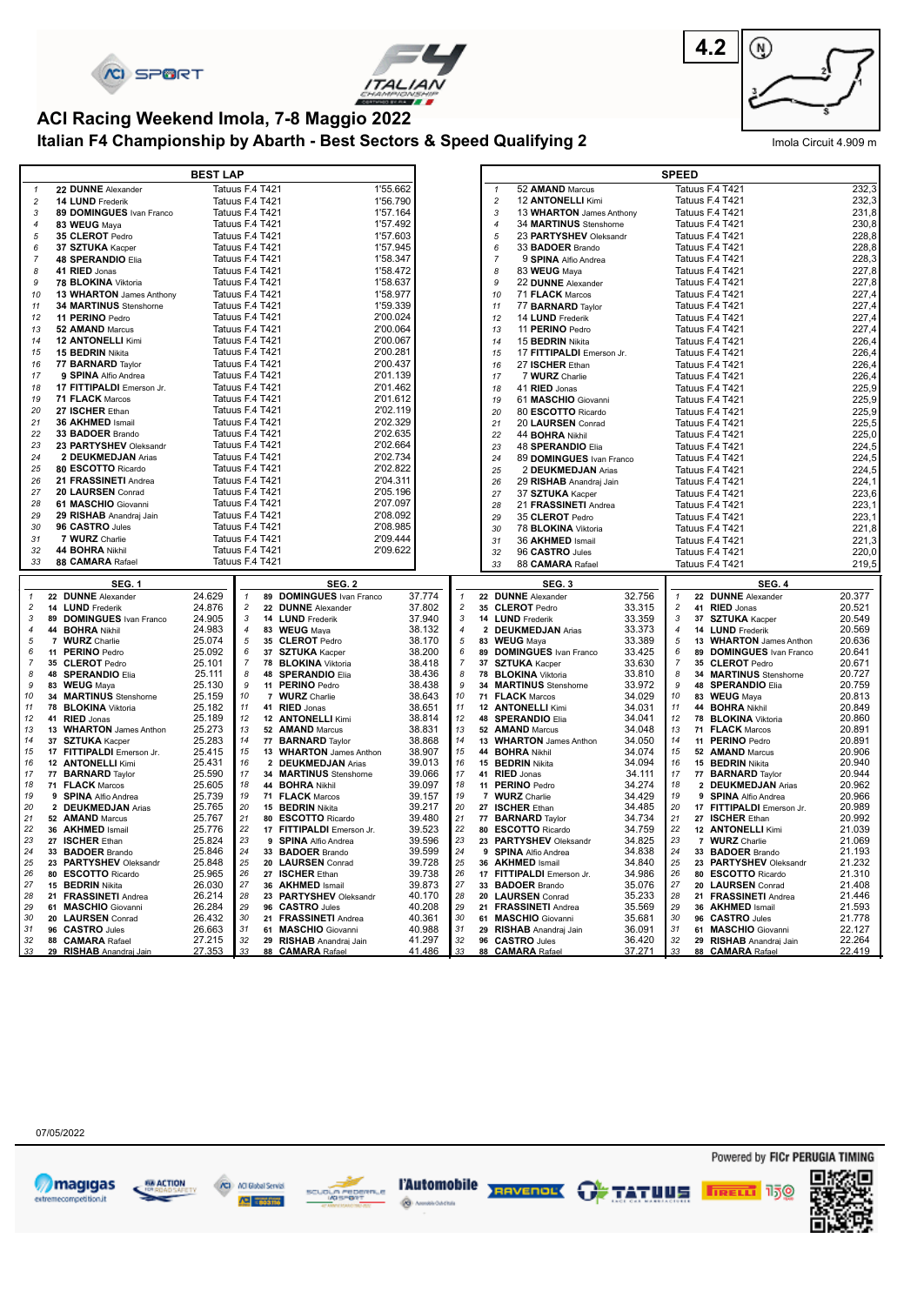



# **Italian F4 Championship by Abarth - Ideal Time Qualifying 2 ACI Racing Weekend Imola, 7-8 Maggio 2022**



Imola Circuit 4.909 m

|    |                                 |                 |                    |                    |                    |                    |                      |              | 1/2       |
|----|---------------------------------|-----------------|--------------------|--------------------|--------------------|--------------------|----------------------|--------------|-----------|
|    | No. Driver                      | Car             | Seg. 1             | Seg. 2             | Seg. 3             | Seg. 4             | <b>Ideal Time</b>    |              |           |
|    |                                 |                 | Diff. 1            | Diff. 2            | Diff. 3            | Diff. 4            | Best Lap             | Pos.         | Diff.     |
|    | 1 22 DUNNE A. (IRL)             | Tatuus F.4 T421 | 24.629<br>$+0.098$ | 37.802             | 32.756             | 20.377             | 1'55.564<br>1'55.662 | $\mathbf{1}$ | 0.098     |
|    | 2 14 LUND F. (DEN)              | Tatuus F.4 T421 | 24.876             | 37.940             | 33.359<br>$+0.046$ | 20.569             | 1'56.744<br>1'56.790 | $\mathbf{2}$ | 0.046     |
|    | 3 89 DOMINGUES I. (POR)         | Tatuus F.4 T421 | 24.905             | 37.774             | 33.425             | 20.641<br>$+0.419$ | 1'56.745<br>1'57.164 | 3            | 0.419     |
|    | 4 35 CLEROT P. (BRA)            | Tatuus F.4 T421 | 25.101             | 38.170             | 33.315             | 20.671<br>$+0.346$ | 1'57.257<br>1'57.603 | 5            | 0.346     |
|    | 5 83 WEUG M. (NLD)              | Tatuus F.4 T421 | 25.130             | 38.132             | 33.389             | 20.813             | 1'57.464             |              |           |
|    | 6 37 SZTUKA K. (POL)            | Tatuus F.4 T421 | 25.283             | 38.200             | 33.630             | $+0.028$<br>20.549 | 1'57.492<br>1'57.662 | 4            | 0.028     |
|    | 7 78 BLOKINA V.                 | Tatuus F.4 T421 | $+0.122$<br>25.182 | $+0.160$<br>38.418 | $+0.001$<br>33.810 | 20.860             | 1'57.945<br>1'58.270 | 6            | 0.283     |
|    | 8 48 SPERANDIO E. (CHE)         | Tatuus F.4 T421 | $+0.010$<br>25.111 | $+0.357$<br>38.436 | 34.041             | 20.759             | 1'58.637<br>1'58.347 | 9            | 0.367     |
|    |                                 | Tatuus F.4 T421 |                    |                    |                    |                    | 1'58.347             | 7            |           |
|    | 9 41 RIED J. (DEU)              |                 | 25.189             | 38.651             | 34.111             | 20.521             | 1'58.472<br>1'58.472 | 8            |           |
|    | 10 11 PERINO P. (POR)           | Tatuus F.4 T421 | 25.092<br>$+0.318$ | 38.438<br>$+0.347$ | 34.274             | 20.891<br>$+0.664$ | 1'58.695<br>2'00.024 | 12           | 1.329     |
|    | 11 13 WHARTON J. (AUS)          | Tatuus F.4 T421 | 25.273<br>$+0.111$ | 38.907             | 34.050             | 20.636             | 1'58.866<br>1'58.977 | 10           | 0.111     |
|    | 12 34 MARTINUS S. (NOR)         | Tatuus F.4 T421 | 25.159<br>$+0.308$ | 39.066             | 33.972<br>$+0.107$ | 20.727             | 1'58.924<br>1'59.339 | 11           | 0.415     |
|    | 13 <b>44 BOHRA</b> N. (USA)     | Tatuus F.4 T421 | 24.983             | 39.097             | 34.074             | 20.849             | 1'59.003             |              |           |
| 14 | 2 DEUKMEDJAN A. (USA)           | Tatuus F.4 T421 | $+2.578$<br>25.765 | $+2.902$<br>39.013 | $+2.876$<br>33.373 | $+2.263$<br>20.962 | 2'09.622<br>1'59.113 |              | 32 10.619 |
| 15 | <b>7 WURZ C. (AUT)</b>          | Tatuus F.4 T421 | 25.074             | 38.643             | 34.429             | $+3.621$<br>21.069 | 2'02.734<br>1'59.215 | 24           | 3.621     |
|    |                                 |                 | $+2.557$           | $+3.562$           | $+2.266$           | $+1.844$           | 2'09.444             |              | 31 10.229 |
|    | 16 12 <b>ANTONELLI</b> K. (ITA) | Tatuus F.4 T421 | 25.431<br>$+0.471$ | 38.814             | 34.031             | 21.039<br>$+0.281$ | 1'59.315<br>2'00.067 | 14           | 0.752     |
|    | 17 52 AMAND M. (FIN)            | Tatuus F.4 T421 | 25.767<br>$+0.095$ | 38.831<br>$+0.417$ | 34.048             | 20.906             | 1'59.552<br>2'00.064 | 13           | 0.512     |
|    | 18 71 FLACK M. (AUS)            | Tatuus F.4 T421 | 25.605<br>$+1.049$ | 39.157<br>$+0.552$ | 34.029<br>$+0.329$ | 20.891             | 1'59.682<br>2'01.612 | 19           | 1.930     |
|    | 19 77 BARNARD T. (GBR)          | Tatuus F.4 T421 | 25.590<br>$+0.301$ | 38.868             | 34.734             | 20.944             | 2'00.136<br>2'00.437 | 16           | 0.301     |
|    | 20 15 BEDRIN N.                 | Tatuus F.4 T421 | 26.030             | 39.217             | 34.094             | 20.940             | 2'00.281<br>2'00.281 | 15           |           |
|    | 21 17 FITTIPALDI E. (BRA)       | Tatuus F.4 T421 | 25.415<br>$+0.549$ | 39.523             | 34.986             | 20.989             | 2'00.913<br>2'01.462 | 18           | 0.549     |
|    | 22 27 ISCHER E. (CHE)           | Tatuus F.4 T421 | 25.824<br>$+1.080$ | 39.738             | 34.485             | 20.992             | 2'01.039<br>2'02.119 | 20           | 1.080     |
| 23 | 9 SPINA A. (ITA)                | Tatuus F.4 T421 | 25.739             | 39.596             | 34.838             | 20.966             | 2'01.139             |              |           |
|    | 24 80 ESCOTTO R. (MEX)          | Tatuus F.4 T421 | 25.965             | 39.480             | 34.759             | 21.310             | 2'01.139<br>2'01.514 | 17           |           |
|    | 25 33 BADOER B. (ITA)           | Tatuus F.4 T421 | $+0.117$<br>25.846 | $+0.787$<br>39.599 | $+0.404$<br>35.076 | 21.193             | 2'02.822<br>2'01.714 | 25           | 1.308     |
|    | 26 23 PARTYSHEV O. (UKR)        | Tatuus F.4 T421 | $+0.921$<br>25.848 | 40.170             | 34.825             | 21.232             | 2'02.635<br>2'02.075 | 22           | 0.921     |
|    | 27 36 AKHMED I. (UZB)           | Tatuus F.4 T421 | $+0.589$<br>25.776 | 39.873             | 34.840             | 21.593             | 2'02.664<br>2'02.082 | 23           | 0.589     |
|    |                                 |                 |                    |                    | $+0.044$           | $+0.203$           | 2'02.329             | 21           | 0.247     |
|    | 28 20 LAURSEN C. (DEN)          | Tatuus F.4 T421 | 26.432             | 39.728<br>$+0.640$ | 35.233<br>$+1.755$ | 21.408             | 2'02.801<br>2'05.196 | 27           | 2.395     |
|    | 29 21 FRASSINETI A. (ITA)       | Tatuus F.4 T421 | 26.214             | 40.361<br>$+0.559$ | 35.569<br>$+0.104$ | 21.446<br>$+0.058$ | 2'03.590<br>2'04.311 | 26           | 0.721     |
|    | 30 96 CASTRO J. (BEL)           | Tatuus F.4 T421 | 26.663<br>$+2.222$ | 40.208<br>$+1.324$ | 36.420             | 21.778<br>$+0.370$ | 2'05.069<br>2'08.985 | 30           | 3.916     |
|    | 31 61 MASCHIO G. (ITA)          | Tatuus F.4 T421 | 26.284<br>$+0.724$ | 40.988<br>$+1.293$ | 35.681             | 22.127             | 2'05.080<br>2'07.097 | 28           | 2.017     |
|    | 32 29 RISHAB A. (SGP)           | Tatuus F.4 T421 | 27.353             | 41.297<br>$+1.087$ | 36.091             | 22.264             | 2'07.005<br>2'08.092 | 29           | 1.087     |
|    | 88 CAMARA R. (BRA)              | Tatuus F.4 T421 |                    |                    |                    |                    |                      |              |           |
|    |                                 |                 |                    |                    |                    |                    |                      |              |           |

07/05/2022









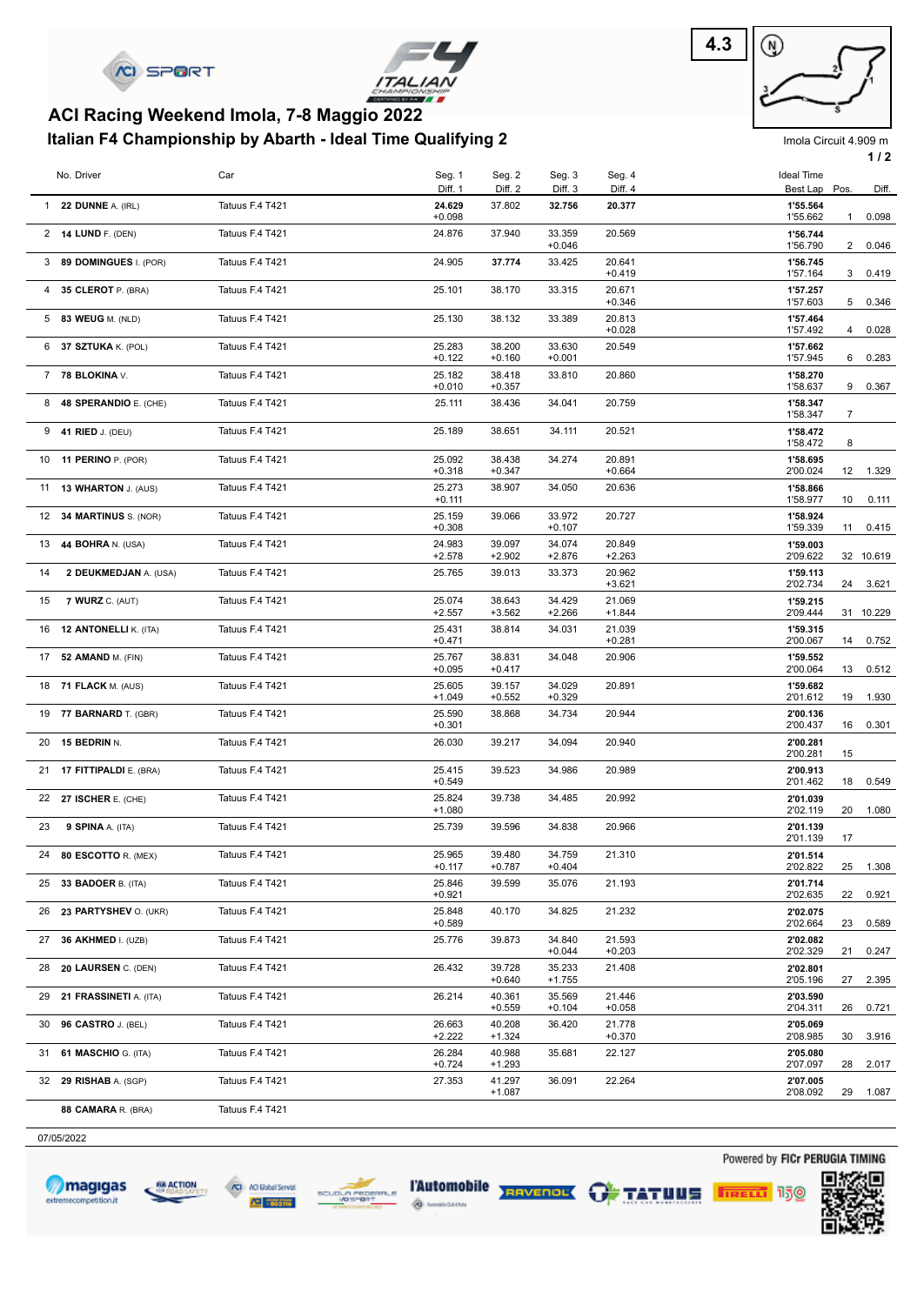





Imola Circuit 4.909 m

# **Italian F4 Championship by Abarth - Ideal Time Qualifying 2 ACI Racing Weekend Imola, 7-8 Maggio 2022**

|            |                           |         |         |                    |         | 2/2                    |
|------------|---------------------------|---------|---------|--------------------|---------|------------------------|
| No. Driver | Car                       | Seg. 1  | Seg. 2  | Seg. 3             | Seg. 4  | <b>Ideal Time</b>      |
|            |                           | Diff. 1 | Diff. 2 | Diff. <sub>3</sub> | Diff. 4 | Diff.<br>Best Lap Pos. |
|            | <b>Overall Ideal Time</b> | 24.629  | 37.774  | 32.756             | 20.377  | 1'55.536               |

07/05/2022









ه چ diama



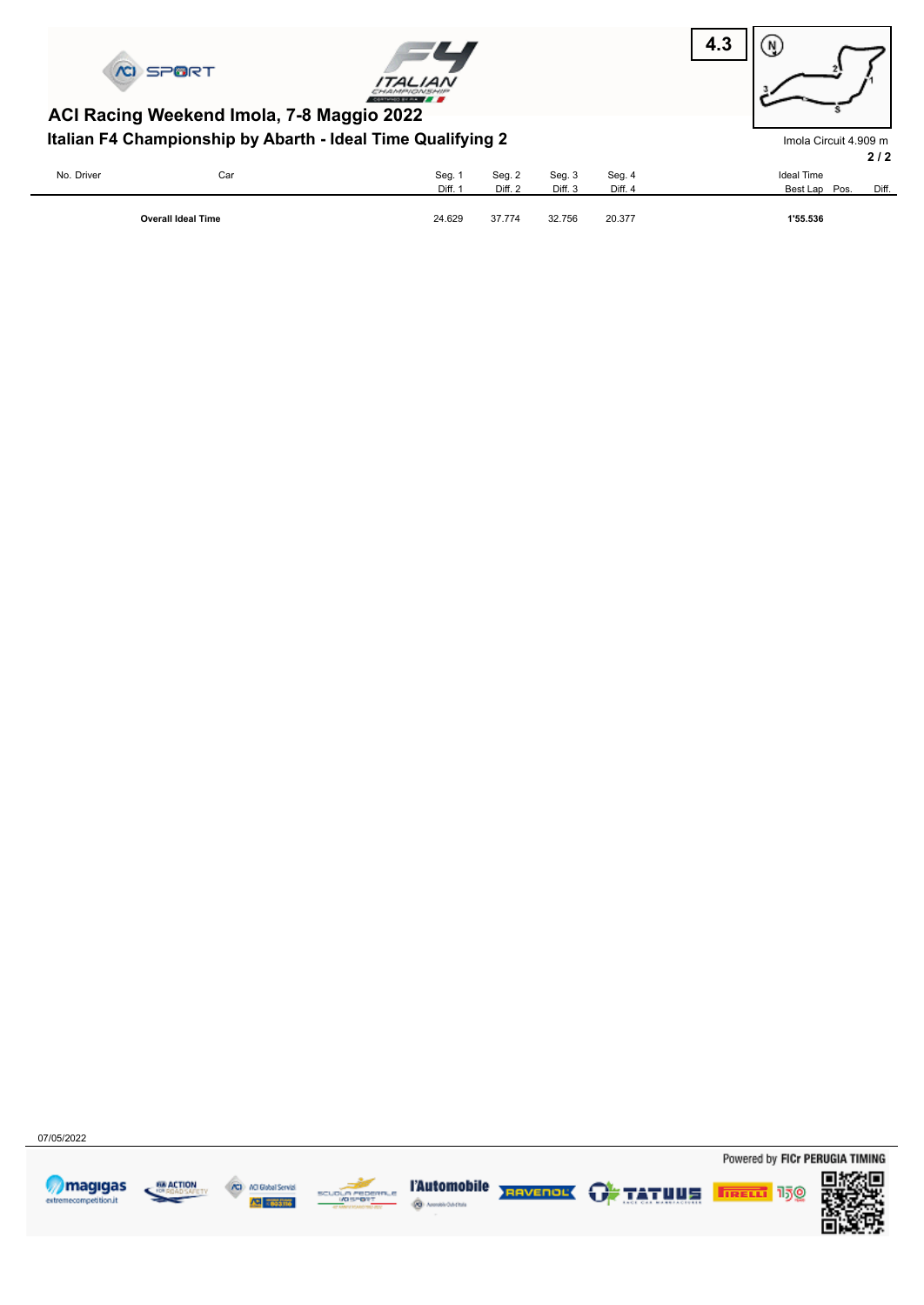



T.



Imola Circuit 4.909 m

**1 / 3**

## **Italian F4 Championship by Abarth - Chronological Analysis Qualifying 2 ACI Racing Weekend Imola, 7-8 Maggio 2022**

|                         |            |        | 2 A. DEUKMEDJAN (2'02.734)               |                         |             |       |             | $\mathbf 5$               | 26.193   | 45.599 | 33.639                      | 20.699                   | 2'06.130    | 222,2 | 9:38'27.699 |
|-------------------------|------------|--------|------------------------------------------|-------------------------|-------------|-------|-------------|---------------------------|----------|--------|-----------------------------|--------------------------|-------------|-------|-------------|
| Lap                     | Seg.1      | Seg.2  | Seg.3                                    | Seg.4                   | Lap Time    | km/h  | Local Time  | 6                         | 25.167   | 38.672 | 33.359                      | 21.201                   | 1'58.399    | 223,6 | 9:40'26.098 |
| $\mathbf{1}$            |            | 45.604 | 52.297                                   | 1'03.638                | $\mathsf C$ | 153,6 | 9:28'30.104 | $\overline{7}$            | 24.876   | 37.940 | 33.405                      | 20.569                   | 1'56.790    | 223,6 | 9:42'22.888 |
| $\overline{\mathbf{c}}$ | 3'08.652   | 44.188 | 37.314                                   | 22.557                  | 4'52.711P   | 153,2 | 9:33'22.815 |                           |          |        |                             |                          |             |       |             |
| 3                       | 27.196     | 40.224 | 34.200                                   | 34.962                  | 2'16.582    | 213,4 | 9:35'39.397 |                           |          |        |                             | 15 N. BEDRIN (2'00.281)  |             |       |             |
| 4                       | 26.809     | 39.721 | 36.065                                   | 21.355                  | 2'03.950    | 218,6 | 9:37'43.347 | Lap                       | Seg.1    | Seg.2  | Seg.3                       | Seg.4                    | Lap Time    | km/h  | Local Time  |
| 5                       | 26.109     | 39.479 | 57.488                                   | 20.962                  | 2'24.038    | 213,4 | 9:40'07.385 | $\mathbf{1}$              |          | 42.099 | 54.569                      | 3'28.095                 |             | 137,2 | 9:31'06.099 |
| 6                       | 25.765     | 39.013 | 33.373                                   | 24.583                  | 2'02.734    | 224,5 | 9:42'10.119 | $\overline{2}$            | 1'05.514 | 45.632 | 38.673                      | 23.247                   | 2'53.066P   | 131,4 | 9:33'59.165 |
|                         |            |        |                                          |                         |             |       |             | $\ensuremath{\mathsf{3}}$ | 27.957   |        | 36.014                      | 22.673                   | 2'09.601    | 209,7 | 9:36'08.766 |
|                         |            |        |                                          |                         |             |       |             |                           |          | 42.957 |                             |                          |             |       |             |
|                         |            |        | 7 C. WURZ (2'09.444)                     |                         |             |       |             | 4                         | 27.452   | 40.968 | 36.011                      | 21.722                   | 2'06.153    | 215,6 | 9:38'14.919 |
| Lap                     | Seg.1      | Seg.2  | Seg.3                                    | Seg.4                   | Lap Time    | km/h  | Local Time  | 5                         | 26.515   | 40.302 | 34.278                      | 21.159                   | 2'02.254    | 225,5 | 9:40'17.173 |
| $\overline{1}$          |            | 44.754 | 1'07.464                                 | 2'37.236                |             | 150,6 | 9:30'07.007 | 6                         | 26.030   | 39.217 | 34.094                      | 20.940                   | 2'00.281    | 224,5 | 9:42'17.454 |
| $\overline{\mathbf{c}}$ | 1'38.495   | 42.458 | 37.522                                   | 22.912                  | 3'21.387P   | 160,0 | 9:33'28.394 |                           |          |        |                             |                          |             |       |             |
| 3                       | 27.631     | 42.205 | 36.695                                   | 22.913                  | 2'09.444    | 214,7 | 9:35'37.838 |                           |          |        | 17 E. FITTIPALDI (2'01.462) |                          |             |       |             |
| 4                       | 27.333     | 41.729 | 35.839                                   | 2'18.203                | 4'03.104P   | 219,1 | 9:39'40.942 | Lap                       | Seg.1    | Seg.2  | Seg.3                       | Seg.4                    | Lap Time    | km/h  | Local Time  |
| 5                       | 40.384     | 38.643 | 34.429                                   | 21.069                  | 2'14.525P   | 166,2 | 9:41'55.467 | $\mathbf{1}$              |          | 46.438 | 53.493                      | 1'04.702                 | $\mathbf C$ | 153,0 | 9:28'45.627 |
|                         |            |        |                                          |                         |             |       |             | $\boldsymbol{2}$          | 2'55.087 | 43.991 | 40.053                      | 22.185                   | 4'41.316P   | 151,9 | 9:33'26.943 |
|                         |            |        |                                          | 9 A. SPINA (2'01.139)   |             |       |             | $\ensuremath{\mathsf{3}}$ | 27.314   | 41.616 | 35.816                      | 21.815                   | 2'06.561    | 209,3 | 9:35'33.504 |
| Lap                     | Seg.1      | Seg.2  | Seg.3                                    | Seg.4                   | Lap Time    | km/h  | Local Time  | $\overline{4}$            | 26.431   | 39.951 | 35.649                      | 21.337                   | 2'03.368    | 221,8 | 9:37'36.872 |
| $\overline{1}$          |            |        |                                          |                         |             |       | 9:24'56.634 | 5                         | 26.319   | 39.838 | 35.577                      | 21.440                   | 2'03.174    | 226,4 | 9:39'40.046 |
|                         | 1'12.245   | 44.619 | 54.542                                   | 3'26.583                | 6'17.989P   | 139,0 | 9:31'14.623 | 6                         | 25.964   | 39.523 | 34.986                      | 20.989                   | 2'01.462    | 213,0 | 9:41'41.508 |
| $\overline{\mathbf{c}}$ |            |        |                                          |                         |             |       |             |                           |          |        |                             |                          |             |       |             |
| 3                       | 58.438     | 45.035 | 38.709                                   | 23.161                  | 2'45.343P   | 140,6 | 9:33'59.966 |                           |          |        |                             |                          |             |       |             |
| 4                       | 27.841     | 43.614 | 36.610                                   | 22.201                  | 2'10.266    | 200,4 | 9:36'10.232 |                           |          |        |                             | 20 C. LAURSEN (2'05.196) |             |       |             |
| 5                       | 27.807     | 41.302 | 36.056                                   | 21.466                  | 2'06.631    | 211,4 | 9:38'16.863 | Lap                       | Seg.1    | Seg.2  | Seg.3                       | Seg.4                    | Lap Time    | km/h  | Local Time  |
| 6                       | 26.450     | 39.986 | 36.780                                   | 21.342                  | 2'04.558    | 216,9 | 9:40'21.421 | $\mathbf{1}$              |          | 46.153 | 40.909                      | 2'56.571                 |             | 148,8 | 9:30'03.175 |
| $\overline{7}$          | 25.739     | 39.596 | 34.838                                   | 20.966                  | 2'01.139    | 227,8 | 9:42'22.560 | $\sqrt{2}$                | 1'38.111 | 44.058 | 38.461                      | 22.453                   | 3'23.083P   | 161,9 | 9:33'26.258 |
|                         |            |        |                                          |                         |             |       |             | $\ensuremath{\mathsf{3}}$ | 27.032   | 41.948 | 35.233                      | 21.810                   | 2'06.023    | 219,5 | 9:35'32.281 |
|                         |            |        |                                          | 11 P. PERINO (2'00.024) |             |       |             | $\sqrt{4}$                | 26.432   | 40.368 | 36.988                      | 21.408                   | 2'05.196    | 225,5 | 9:37'37.477 |
| Lap                     | Seg.1      | Seg.2  | Seg.3                                    | Seg.4                   | Lap Time    | km/h  | Local Time  | $\mathbf 5$               | 26.620   | 40.126 | 35.970                      | 1'44.091                 | 3'26.807P   | 222,2 | 9:41'04.284 |
| $\overline{1}$          |            |        |                                          |                         |             |       | 9:25'02.334 |                           |          |        |                             |                          |             |       |             |
| $\overline{\mathbf{c}}$ | 1'08.901   | 44.592 | 53.611                                   | 3'23.131                | 6'10.235P   | 130,0 | 9:31'12.569 |                           |          |        | 21 A. FRASSINETI (2'04.311) |                          |             |       |             |
| 3                       | 55.934     | 39.637 | 35.816                                   | 21.601                  | 2'32.988P   | 138,6 | 9:33'45.557 | Lap                       | Seg.1    | Seg.2  | Seg.3                       | Seg.4                    | Lap Time    | km/h  | Local Time  |
| 4                       | 26.394     | 38.958 | 34.396                                   | 21.396                  | 2'01.144    | 225,5 | 9:35'46.701 | $\mathbf{1}$              |          |        |                             |                          |             |       | 9:25'08.869 |
| 5                       | 25.410     | 38.785 | 34.274                                   | 21.555                  | 2'00.024    | 225,5 | 9:37'46.725 | $\overline{2}$            | 1'06.353 | 45.718 | 55.629                      | 2'36.004                 | 5'23.704P   | 149,8 | 9:30'32.573 |
| 6                       | 25.684     | 39.520 | 35.797                                   | 20.954                  | 2'01.955    | 227,4 | 9:39'48.680 | 3                         | 1'28.515 | 43.994 | 39.371                      | 22.664                   | 3'14.544P   | 155,6 | 9:33'47.117 |
| $\overline{7}$          | 25.155     | 38.438 | 35.640                                   | 20.891                  | 2'00.124    | 226,9 | 9:41'48.804 | $\overline{4}$            |          |        |                             |                          |             |       |             |
|                         |            |        |                                          |                         |             |       |             |                           | 27.417   | 41.763 | 37.741                      | 22.410                   | 2'09.331    | 220,0 | 9:35'56.448 |
|                         |            |        |                                          |                         |             |       |             | $\mathbf 5$               | 1'16.879 | 41.684 | 35.569                      | 21.446                   | 2'55.578    | 223,1 | 9:38'52.026 |
|                         |            |        | 12 K. ANTONELLI (2'00.067)               |                         |             |       |             | 6                         | 26.214   | 40.920 | 35.673                      | 21.504                   | 2'04.311    | 222,7 | 9:40'56.337 |
| Lap                     | Seg.1      | Seg.2  | Seg.3                                    | Seg.4                   | Lap Time    | km/h  | Local Time  |                           |          |        |                             |                          |             |       |             |
| $\overline{1}$          |            | 43.087 | 37.138                                   | 3'06.718                |             | 144,2 | 9:30'04.772 |                           |          |        |                             | 22 A. DUNNE (1'55.662)   |             |       |             |
| $\overline{\mathbf{c}}$ | 1'38.347   | 41.967 | 36.580                                   | 22.015                  | 3'18.909P   | 154,1 | 9:33'23.681 | Lap                       | Seg.1    | Seg.2  | Seg.3                       | Seg.4                    | Lap Time    | km/h  | Local Time  |
| 3                       | 26.838     | 40.234 | 34.552                                   | 21.521                  | 2'03.145    | 208,5 | 9:35'26.826 | $\mathbf{1}$              |          | 42.597 | 51.590                      | 2'43.658                 |             | 160,7 | 9:30'12.131 |
| 4                       | 26.393     | 39.534 | 34.566                                   | 21.260                  | 2'01.753    | 227,4 | 9:37'28.579 | $\overline{2}$            | 1'38.383 | 42.218 | 35.803                      | 24.110                   | 3'20.514P   | 162,4 | 9:33'32.645 |
| 5                       | 26.071     | 39.296 | 34.087                                   | 21.039                  | 2'00.493    | 232,3 | 9:39'29.072 | $\mathbf{3}$              | 26.768   | 41.152 | 35.238                      | 2'11.214                 | 3'54.372P   | 221,8 | 9:37'27.017 |
| 6                       | 25.902     | 38.814 | 34.031                                   | 21.320                  | 2'00.067    | 228,8 | 9:41'29.139 | $\overline{4}$            | 40.111   | 38.829 | 33.304                      | 20.929                   | 2'13.173P   | 164,9 | 9:39'40.190 |
|                         |            |        |                                          |                         |             |       |             | 5                         | 24.727   | 37.802 | 32.756                      | 20.377                   | 1'55.662    | 227,8 | 9:41'35.852 |
|                         |            |        | 13 J. WHARTON (1'58.977)                 |                         |             |       |             |                           |          |        |                             |                          |             |       |             |
| Lap                     | Seg.1      | Seg.2  | Seg.3                                    | Seg.4                   | Lap Time    | km/h  | Local Time  |                           |          |        |                             |                          |             |       |             |
| $\mathbf{1}$            |            | 43.625 | 40.269                                   | 2'57.443                |             | 147,9 | 9:30'05.916 |                           |          |        | 23 O. PARTYSHEV (2'02.664)  |                          |             |       |             |
| $\overline{\mathbf{c}}$ | 1'38.305   | 41.611 | 37.251                                   | 22.116                  | 3'19.283P   | 160,0 | 9:33'25.199 | Lap                       | Seg.1    | Seg.2  | Seg.3                       | Seg.4                    | Lap Time    | km/h  | Local Time  |
| 3                       | 26.858     | 40.807 | 35.502                                   | 22.232                  | 2'05.399    | 205,7 | 9:35'30.598 | $\mathbf{1}$              |          | 44.533 | 51.267                      | 2'39.439                 |             | 139,5 | 9:30'10.963 |
| 4                       | 26.190     | 39.651 | 34.760                                   | 21.335                  | 2'01.936    |       | 9:37'32.534 | $\overline{2}$            | 1'39.410 | 43.222 | 37.756                      | 22.667                   | 3'23.055P   | 157,9 | 9:33'34.018 |
|                         |            |        |                                          |                         |             | 219,1 |             | $\mathsf 3$               | 27.316   | 41.719 | 35.636                      | 22.122                   | 2'06.793    | 204,2 | 9:35'40.811 |
| 5                       | 25.747     | 39.364 | 34.378                                   | 21.014                  | 2'00.503    | 226,9 | 9:39'33.037 | $\overline{4}$            | 27.213   | 40.717 | 35.363                      | 21.777                   | 2'05.070    | 203,0 | 9:37'45.881 |
| 6                       | 25.384     | 38.907 | 34.050                                   | 20.636                  | 1'58.977    | 227,8 | 9:41'32.014 | 5                         | 26.276   | 41.274 | 34.851                      | 22.048                   | 2'04.449    | 228,8 | 9:39'50.330 |
|                         |            |        |                                          |                         |             |       |             | 6                         | 26.437   | 40.170 | 34.825                      | 21.232                   | 2'02.664    | 224,1 | 9:41'52.994 |
|                         |            |        |                                          | 14 F. LUND (1'56.790)   |             |       |             |                           |          |        |                             |                          |             |       |             |
| Lap                     | Seg.1      | Seg.2  | Seg.3                                    | Seg.4                   | Lap Time    | km/h  | Local Time  |                           |          |        |                             | 27 E. ISCHER (2'02.119)  |             |       |             |
| $\overline{1}$          |            |        |                                          |                         |             |       | 9:26'04.496 | Lap                       | Seg.1    | Seg.2  | Seg.3                       | Seg.4                    | Lap Time    | km/h  | Local Time  |
| $\overline{\mathbf{c}}$ |            |        | 43.228                                   | 3'21.802                | 5'49.787P   | 125,1 | 9:31'54.283 | $\mathbf{1}$              |          |        |                             |                          |             |       | 9:26'15.744 |
|                         | 50.798     | 53.959 |                                          |                         |             |       |             |                           |          |        |                             |                          |             |       |             |
| 3                       | 47.441     | 40.924 | 36.691                                   | 21.077                  | 2'26.133P   | 159,3 | 9:34'20.416 |                           |          |        |                             |                          |             |       |             |
| 4                       | 25.492     | 39.193 | 35.695                                   | 20.773                  | 2'01.153    | 223,1 | 9:36'21.569 | $\mathbf 2$               | 51.530   | 56.580 | 50.453                      | 2'48.504                 | 5'27.067P   | 135,8 | 9:31'42.811 |
|                         |            |        |                                          |                         |             |       |             | $\mathbf{3}$              | 48.532   | 42.788 | 37.427                      | 21.896                   | 2'30.643P   | 136,7 | 9:34'13.454 |
|                         | 07/05/2022 |        | P = Pits In/Out - C = Lap Time Cancelled |                         |             |       |             |                           |          |        |                             |                          |             |       |             |















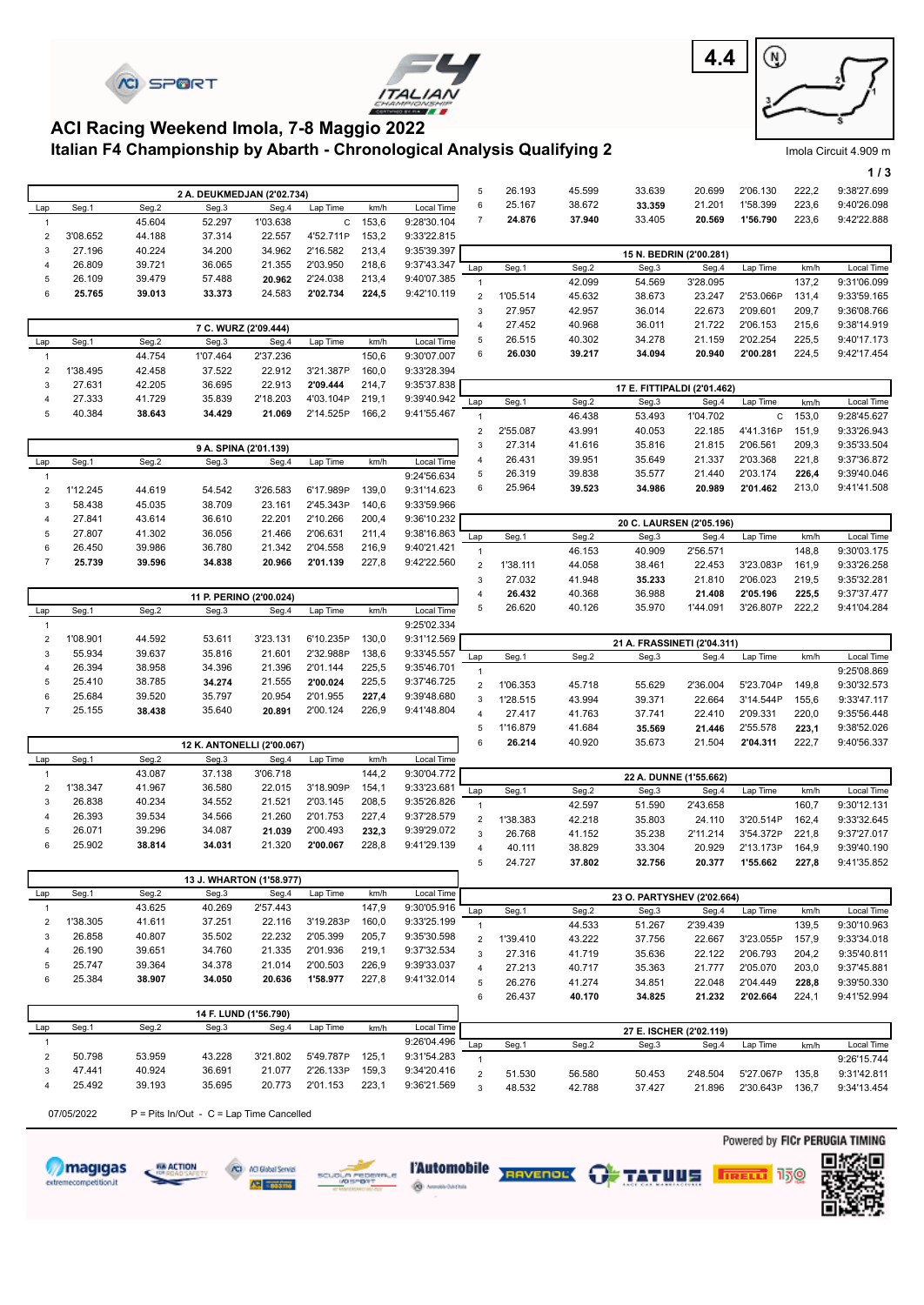





Imola Circuit 4.909 m

## **Italian F4 Championship by Abarth - Chronological Analysis Qualifying 2 ACI Racing Weekend Imola, 7-8 Maggio 2022**

|   |        |        |        |        |           |       |             |          |        |        |        |           |       | 2/3         |
|---|--------|--------|--------|--------|-----------|-------|-------------|----------|--------|--------|--------|-----------|-------|-------------|
|   | 25.956 | 40.325 | 35.061 | 21.462 | 2'02.804  | 224.5 | 9:36'16.258 | 1'08.698 | 40.616 | 37.265 | 22.521 | 2'49.100P | 153.6 | 9:33'45.450 |
|   | 26.904 | 39.738 | 34.485 | 20.992 | 2'02.119  | 219.5 | 9:38'18.377 | 27.271   | 40.274 | 34.173 | 20.917 | 2'02.635  | 217.7 | 9:35'48.085 |
| 6 | 25.824 | 41.317 | 36.379 | 27.638 | 2'11.158  | 226.4 | 9:40'29.535 | 25.655   | 38.853 | 34.460 | 20.585 | 1'59.553  | 224.5 | 9:37'47.638 |
|   | 30.109 | 39.810 | 35.033 | 22.012 | 2'06.964C | 158.4 | 9:42'36.499 | 25.351   | 39.715 | 34.421 | 20.606 | 2'00.093  | 225.9 | 9:39'47.731 |
|   |        |        |        |        |           |       |             | 25.189   | 38.651 | 34.111 | 20.521 | 1'58.472  | 222.7 | 9:41'46.203 |

|         |        | 29 A. RISHAB (2'08.092) |          |           |       |             |     |          |        |                        |          |           |       |             |
|---------|--------|-------------------------|----------|-----------|-------|-------------|-----|----------|--------|------------------------|----------|-----------|-------|-------------|
| Seg.    | Seg.2  | Seg.3                   | Seg.4    | Lap Time  | km/h  | Local Time  |     |          |        | 44 N. BOHRA (2'09.622) |          |           |       |             |
|         |        |                         |          |           |       | 9:25'24.660 | Lap | Seg.     | Seg.2  | Seg.3                  | Seg.4    | Lap Time  | km/h  | Local Time  |
| 55.348  | 56.195 | 50.834                  | 2'45.393 | 5'27.770P | 132.8 | 9:30'52.430 |     |          | 44.441 | 1'01.896               | 1'12.583 |           | 145.7 | 9:28'54.284 |
| '17.438 | 52.677 | 40.800                  | 24.015   | 3'14.930P | 111.6 | 9:34'07.360 |     | 2'52.840 | 43.433 | 37.561                 | 22.909   | 4'36.743P | 153.0 | 9:33'31.027 |
| 29.381  | 47.350 | 39.565                  | 23.175   | 2'19.471  | 187.5 | 9:36'26.831 |     | 27.561   | 41.999 | 36.950                 | 23.112   | 2'09.622  | 198,9 | 9:35'40.649 |
| 29.883  | 44.253 | 37.466                  | 22.738   | 2'14.340  | 207.3 | 9:38'41.171 |     | 26.890   | 40.909 | 35.748                 | 1'52.655 | 3'36.202P | 210.1 | 9:39'16.851 |
| 27.353  | 42.384 | 36.091                  | 22.264   | 2'08.092  | 221.8 | 9:40'49.263 |     | 40.613   | 39.097 | 34.074                 | 20.849   | 2'14.633P | 164.6 | 9:41'31.484 |

|     |          |        | 33 B. BADOER (2'02.635) |          |           |       |             |     |          |        | 48 E. SPERANDIO (1'58.347) |          |           |       |             |
|-----|----------|--------|-------------------------|----------|-----------|-------|-------------|-----|----------|--------|----------------------------|----------|-----------|-------|-------------|
| Lap | Seg.1    | Seg.2  | Seg.3                   | Seg.4    | Lap Time  | km/h  | Local Time  | Lap | Seg.1    | Seg.2  | Seg.3                      | Seg.4    | Lap Time  | km/h  | Local Time  |
|     |          | 46.709 | 53.384                  | 1'05.375 |           | 143.0 | 9:28'35.998 |     |          |        |                            |          |           |       | 9:25'10.930 |
|     | 3'03.784 | 44.190 | 38.758                  | 22.350   | 4'49.082P | 149.6 | 9:33'25.080 |     | 1'04.985 | 42.891 | 51.545                     | 2'25.562 | 5'04.983P | 150.8 | 9:30'15.913 |
|     | 27.882   | 43.547 | 36.557                  | 22.153   | 2'10.139  | 192.2 | 9:35'35.219 | ર   | 1'36.051 | 42.085 | 36.257                     | 23.054   | 3'17.447P | 158.6 | 9:33'33.360 |
|     | 26.793   | 40.398 | 36.116                  | 21.288   | 2'04.595  | 223.6 | 9:37'39.814 |     | 26.540   | 41.196 | 41.021                     | 21.525   | 2'10.282  | 219.1 | 9:35'43.642 |
|     | 26.200   | 39.984 | 35.667                  | 21.320   | 2'03.171  | 225.9 | 9:39'42.985 |     | 25.761   | 39.833 | 45.158                     | 21.021   | 2'11.773  | 222.2 | 9:37'55.415 |
| 6   | 26.767   | 39.599 | 35.076                  | 21.193   | 2'02.635  | 222,2 | 9:41'45.620 | ĥ   | 25.503   | 38.932 | 34.419                     | 20.921   | 1'59.775  | 223.1 | 9:39'55.190 |
|     |          |        |                         |          |           |       |             |     | 25.111   | 38.436 | 34.041                     | 20.759   | 1'58.347  | 223.6 | 9:41'53.537 |

|     |          |        | 34 S. MARTINUS (1'59.339) |        |           |       |             |     |          |        |                        |          |           |       |             |
|-----|----------|--------|---------------------------|--------|-----------|-------|-------------|-----|----------|--------|------------------------|----------|-----------|-------|-------------|
| Lap | Seg.1    | Seg.2  | Seg.3                     | Seg.4  | Lap Time  | km/h  | Local Time  |     |          |        | 52 M. AMAND (2'00.064) |          |           |       |             |
|     |          | 45.626 | 52.073                    | 59.629 | С         | 127.7 | 9:28'25.212 | Lap | Seg.1    | Seg.2  | Seg.3                  | Seg.4    | Lap Time  | km/h  | Local Time  |
|     | 3'12.923 | 44.460 | 37.179                    | 23.545 | 4'58.107P | 137.  | 9:33'23.319 |     |          | 42.366 | 54.807                 | 1'05.995 | C.        | 162.9 | 9:28'45.501 |
|     | 28.247   | 41.015 | 35.496                    | 22.454 | 2'07.212  | 198.5 | 9:35'30.531 |     | 2'56.366 | 42.586 | 36.129                 | 22.263   | 4'37.344P | 163.1 | 9:33'22.845 |
|     | 27.024   | 40.519 | 34.623                    | 21.392 | 2'03.558  | 203.8 | 9:37'34.089 | 3   | 26.515   | 40.287 | 34.681                 | 33.626   | 2'15.109  | 226.4 | 9:35'37.954 |
|     | 25.892   | 39.660 | 33.972                    | 21.313 | 2'00.837  | 230.8 | 9:39'34.926 |     | 26,777   | 39.862 | 36.368                 | 22.119   | 2'05.126  | 228.3 | 9:37'43.080 |
|     | 25.467   | 39,066 | 34.079                    | 20.727 | 1'59.339  | 229.8 | 9:41'34.265 |     | 25.862   | 39.248 | 34.048                 | 20.906   | 2'00.064  | 229.3 | 9:39'43.144 |
|     |          |        |                           |        |           |       |             |     | 25.767   | 38.831 | 35.138                 | 22.305   | 2'02.041  | 232.3 | 9:41'45.185 |

|     |         |        |        | 35 P. CLEROT (1'57.603) |           |       |             |     |          |        |                          |          |           |       |             |
|-----|---------|--------|--------|-------------------------|-----------|-------|-------------|-----|----------|--------|--------------------------|----------|-----------|-------|-------------|
| Lap | Seg.1   | Seg.2  | Seg.3  | Seg.4                   | Lap Time  | km/h  | Local Time  |     |          |        | 61 G. MASCHIO (2'07.097) |          |           |       |             |
|     |         | 44.524 | 41.496 | 3'12.451                |           | 147.1 | 9:30'20.410 | Lap | Seg.1    | Seg.2  | Seg.3                    | Seg.4    | Lap Time  | km/h  | Local Time  |
|     | '38.553 | 42.700 | 36.281 | 2'47.892                | 5'45.426P | 127.2 | 9:36'05.836 |     |          |        |                          |          |           |       | 9:25'31.204 |
|     | 41.900  | 40.683 | 36.566 | 20.671                  | 2'19.820P | 160.5 | 9:38'25.656 |     | 53.262   | 54.200 | 54.957                   | 2'35.401 | 5'17.820P | 143.6 | 9:30'49.024 |
|     | 25.437  | 39.096 | 37.136 | 21.149                  | 2'02.818  | 223.1 | 9:40'28.474 | 3   | 1'16.703 | 48.125 | 39.864                   | 24.143   | 3'08.835P | 132.5 | 9:33'57.859 |
|     | 25.101  | 38.170 | 33.315 | 21.017                  | 1'57.603  | 220,4 | 9:42'26.077 | Δ   | 28.581   | 43.837 | 40.074                   | 23.381   | 2'15.873  | 207.7 | 9:36'13.732 |
|     |         |        |        |                         |           |       |             | 5   | 27.673   | 43.507 | 36.257                   | 22.473   | 2'09.910  | 223.1 | 9:38'23.642 |
|     |         |        |        |                         |           |       |             |     | 27 008   | 42 281 | 35.681                   | 22.127   | 2'07.097  | 225.9 | 9.4030739   |

|     | 36 I. AKHMED (2'02.329) |        |        |          |           |       |             |                        | 27,008   | 42.281 | 35.681 | 22.127   | 2'07.097  | 225.9 | 9:40'30.739 |
|-----|-------------------------|--------|--------|----------|-----------|-------|-------------|------------------------|----------|--------|--------|----------|-----------|-------|-------------|
| Lap | Seg.1                   | Seg.2  | Seg.3  | Seg.4    | Lap Time  | km/h  | Local Time  |                        |          |        |        |          |           |       |             |
|     |                         |        |        |          |           |       | 9:25'05.356 | 71 M. FLACK (2'01.612) |          |        |        |          |           |       |             |
|     | 1'09.066                | 50.458 | 49.396 | 3'40.571 | 6'29.491P | 132.2 | 9:31'34.847 | Lap                    | Seg.1    | Seg.2  | Seg.3  | Seg.4    | Lap Time  | km/h  | Local Time  |
|     | 44.465                  | 42.455 | 37.118 | 22.217   | 2'26.255P | 155.2 | 9:34'01.102 |                        |          |        |        |          |           |       | 9:25'07.590 |
|     | 27.365                  | 42.682 | 36.181 | 22.104   | 2'08.332  | 216.4 | 9:36'09.434 | $\mathcal{P}$          | 1'05.864 | 45.018 | 54.161 | 3'47.937 | 6'32.980P | 150.0 | 9:31'40.570 |
|     | 27.220                  | 42.074 | 35.584 | 21.651   | 2'06.529  | 220.4 | 9:38'15.963 | 3                      | 48.042   | 45.031 | 37.257 | 22,350   | 2'32.680P | 136.0 | 9:34'13.250 |
| 6   | 25.814                  | 40.685 | 34.840 | 21.593   | 2'02.932  | 221.3 | 9:40'18.895 | 4                      | 27.277   | 40.556 | 34.959 | 21.523   | 2'04.315  | 211.8 | 9:36'17.565 |
|     | 25.776                  | 39.873 | 34.884 | 21.796   | 2'02.329  | 220,9 | 9:42'21.224 |                        | 26.654   | 39.709 | 34.358 | 20.891   | 2'01.612  | 221.3 | 9:38'19.177 |
|     |                         |        |        |          |           |       |             |                        | 25.758   | 39.733 | 34.029 | 23.599   | 2'03.119  | 227.4 | 9:40'22.296 |

|     |                                                                          |        |        | 37 K. SZTUKA (1'57.945) |           |       |             |     | 25.605   | 39.157 | 36.357                   | 21.290   | 2'02.409  | 226.4 | 9:42'24.705 |
|-----|--------------------------------------------------------------------------|--------|--------|-------------------------|-----------|-------|-------------|-----|----------|--------|--------------------------|----------|-----------|-------|-------------|
| Lap | Seg.1                                                                    | Seg.2  | Seg.3  | Sea.4                   | Lap Time  | km/h  | Local Time  |     |          |        |                          |          |           |       |             |
|     |                                                                          | 43.041 | 54.459 | 4'42.909                |           | 151.7 | 9:32'23.141 |     |          |        | 77 T. BARNARD (2'00.437) |          |           |       |             |
|     | 41.535                                                                   | 39.601 | 34.609 | 20.954                  | 2'16.699P | 162.9 | 9:34'39.840 | Lap | Seg.1    | Seg.2  | Seg.3                    | Seg.4    | Lap Time  | km/h  | Local Time  |
|     | 25.534                                                                   | 38.559 | 33.630 | 20.833                  | 1'58.556  | 223.6 | 9:36'38.396 |     |          | 44.413 | 57.107                   | 2'41.659 |           | 141.5 | 9:30'28.892 |
|     | 25.405                                                                   | 38.360 | 33.631 | 20.549                  | 1'57.945  | 223.1 | 9:38'36.341 |     | 1'30.919 | 42.476 | 36.417                   | 22.577   | 3'12.389P | 133.0 | 9:33'41.281 |
| 5   | 25.283                                                                   | 38.200 | 33.855 | 20.691                  | 1'58.029  | 223.6 | 9:40'34.370 | 3   | 27.308   | 40.640 | 34.974                   | 22.375   | 2'05.297  | 198.5 | 9:35'46.578 |
|     |                                                                          |        |        |                         |           |       |             |     | 28.177   | 40.016 | 34.885                   | 21.464   | 2'04.542  | 210.9 | 9:37'51.120 |
|     |                                                                          |        |        |                         |           |       |             |     | 26.142   | 39.584 | 40.410                   | 21.489   | 2'07.625  | 219.5 | 9:39'58.745 |
|     | 41 J. RIED (1'58.472)<br>$\sim$<br>$\sim$<br>- -<br>- -<br>$\sim$ $\sim$ |        |        |                         |           |       |             |     | 25.891   | 38.868 | 34.734                   | 20.944   | 2'00.437  | 226.9 | 9:41'59.182 |

|     | 41 J. RIED (1'58.472) |        |        |          |          |       |             |  |  |  |  |  |  |
|-----|-----------------------|--------|--------|----------|----------|-------|-------------|--|--|--|--|--|--|
| Lap | Sea.                  | Seg.2  | Seg.3  | Sea.4    | Lap Time | km/h  | Local Time  |  |  |  |  |  |  |
|     |                       | 42.885 | 49.987 | 3'33.103 |          | 129.8 | 9:30'56.350 |  |  |  |  |  |  |

07/05/2022  $P =$  Pits In/Out - C = Lap Time Cancelled











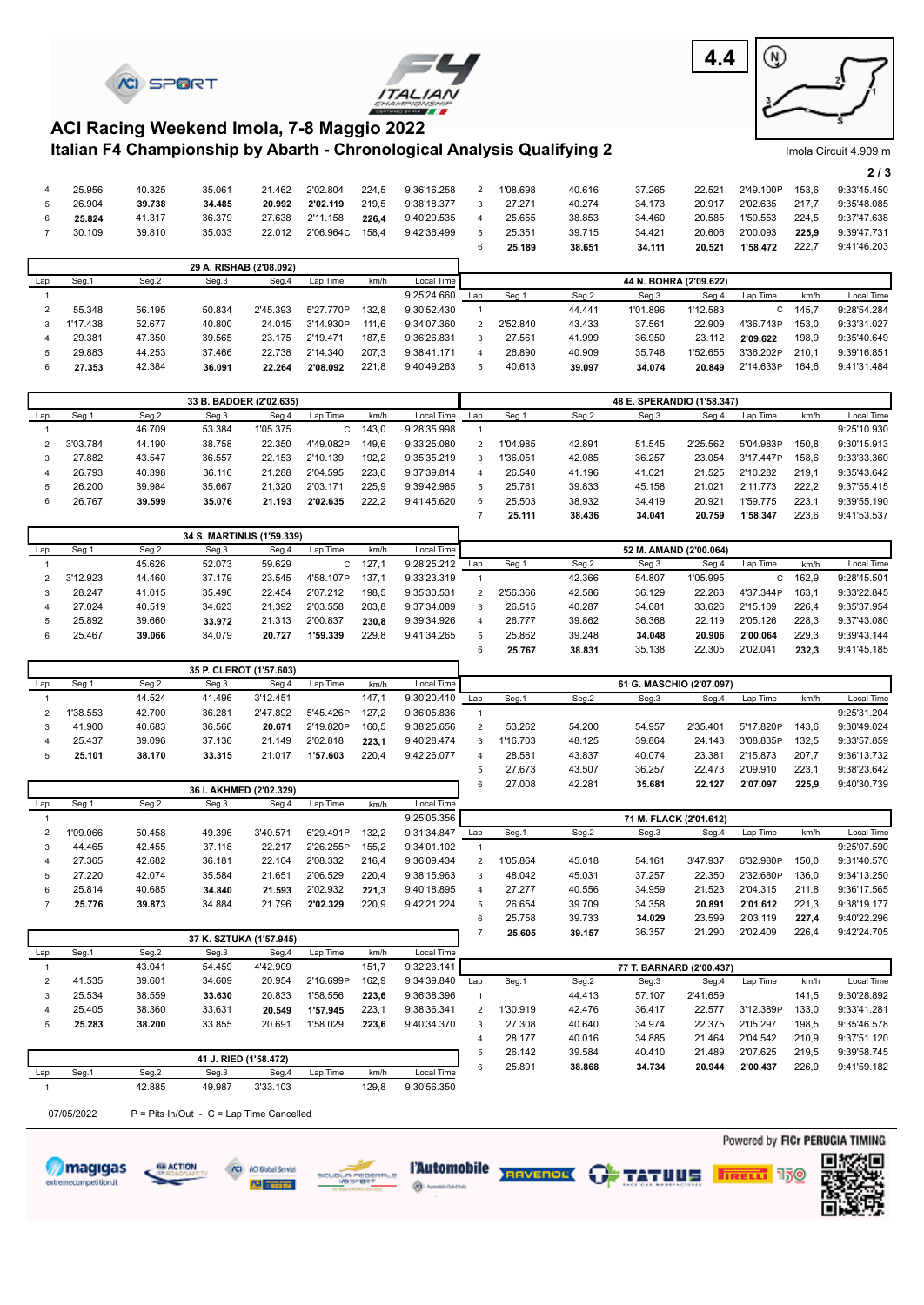



## **Italian F4 Championship by Abarth - Chronological Analysis Qualifying 2 ACI Racing Weekend Imola, 7-8 Maggio 2022**



Imola Circuit 4.909 m **3 / 3**

|                | 78 V. BLOKINA (1'58.637) |        |        |        |           |       |             |  |  |  |  |  |  |
|----------------|--------------------------|--------|--------|--------|-----------|-------|-------------|--|--|--|--|--|--|
| Lap            | Seg.1                    | Seg.2  | Seg.3  | Seg.4  | Lap Time  | km/h  | Local Time  |  |  |  |  |  |  |
|                |                          |        |        |        |           |       | 9:26'49.250 |  |  |  |  |  |  |
| $\overline{2}$ | 4'45.060                 | 43.549 | 35.567 | 21.918 | 6'26.094P | 161.7 | 9:33'15.344 |  |  |  |  |  |  |
| 3              | 26.239                   | 39.576 | 34.245 | 21.147 | 2'01.207  | 218.6 | 9:35'16.551 |  |  |  |  |  |  |
| 4              | 25.449                   | 38.716 | 33.854 | 21.517 | 1'59.536  | 220.9 | 9:37'16.087 |  |  |  |  |  |  |
| 5              | 25.455                   | 38.606 | 33.916 | 20.954 | 1'58.931  | 220.9 | 9:39'15.018 |  |  |  |  |  |  |
| 6              | 25.192                   | 38.775 | 33.810 | 20.860 | 1'58.637  | 221,3 | 9:41'13.655 |  |  |  |  |  |  |

|                | 80 R. ESCOTTO (2'02.822) |        |          |          |           |            |             |  |  |  |  |  |  |
|----------------|--------------------------|--------|----------|----------|-----------|------------|-------------|--|--|--|--|--|--|
| Lap            | Seg.1                    | Seg.2  | Seg.3    | Lap Time | km/h      | Local Time |             |  |  |  |  |  |  |
|                |                          |        |          |          |           |            | 9:25'57.039 |  |  |  |  |  |  |
| $\overline{2}$ | 1'15.510                 | 58.882 | 1'02.627 | 1'04.576 | 4'21.595P | 152.1      | 9:30'18.634 |  |  |  |  |  |  |
| 3              | 1'42.090                 | 43.630 | 38.078   | 22.604   | 3'26.402P | 116.4      | 9:33'45.036 |  |  |  |  |  |  |
| $\overline{4}$ | 27.541                   | 42.357 | 35.914   | 22.165   | 2'07.977  | 216.9      | 9:35'53.013 |  |  |  |  |  |  |
| 5              | 26.681                   | 40.536 | 35.476   | 21.446   | 2'04.139  | 220.9      | 9:37'57.152 |  |  |  |  |  |  |
| 6              | 26.082                   | 40.267 | 35.163   | 21.310   | 2'02.822  | 224.5      | 9:39'59.974 |  |  |  |  |  |  |
| 7              | 25.965                   | 39.480 | 34.759   | 35.777   | 2'15.981  | 225.9      | 9:42'15.955 |  |  |  |  |  |  |

|                | 83 M. WEUG (1'57.492) |        |        |          |           |       |             |  |  |  |  |  |
|----------------|-----------------------|--------|--------|----------|-----------|-------|-------------|--|--|--|--|--|
| Lap            | Seg.1                 | Seg.2  | Seg.3  | Seg.4    | Lap Time  | km/h  | Local Time  |  |  |  |  |  |
|                |                       | 41.302 | 34.560 | 3'16.948 |           | 159.8 | 9:30'13.072 |  |  |  |  |  |
| $\overline{2}$ | 1'36.660              | 40.118 | 35.287 | 22.092   | 3'14.157P | 161.9 | 9:33'27.229 |  |  |  |  |  |
| 3              | 26.227                | 39.628 | 35.127 | 21.468   | 2'02.450  | 227.8 | 9:35'29.679 |  |  |  |  |  |
| 4              | 25.253                | 38.334 | 34.077 | 21.169   | 1'58.833  | 222.7 | 9:37'28.512 |  |  |  |  |  |
| 5              | 25.590                | 38.187 | 33.591 | 20.813   | 1'58.181  | 223.1 | 9:39'26.693 |  |  |  |  |  |
| 6              | 25.130                | 38.132 | 33.389 | 20.841   | 1'57.492  | 221.8 | 9:41'24.185 |  |  |  |  |  |

|     | <b>88 R. CAMARA</b> |        |        |          |           |       |             |  |  |  |  |  |  |
|-----|---------------------|--------|--------|----------|-----------|-------|-------------|--|--|--|--|--|--|
| Lap | Seg.1               | Seg.2  | Seg.3  | Seg.4    | Lap Time  | km/h  | Local Time  |  |  |  |  |  |  |
|     |                     | 44.855 | 40.573 | 3'02.185 |           | 146.3 | 9:30'07.859 |  |  |  |  |  |  |
|     | 1'38.228            | 42.385 | 37.500 | 22.419   | 3'20.532P | 155.4 | 9:33'28.391 |  |  |  |  |  |  |
| 3   | 27.215              | 41.486 | 37.271 | 4'59.887 | 6'45.859P | 219.5 | 9:40'14.250 |  |  |  |  |  |  |

|                | 89 I. DOMINGUES (1'57.164) |        |        |          |           |       |             |  |  |  |  |  |
|----------------|----------------------------|--------|--------|----------|-----------|-------|-------------|--|--|--|--|--|
| Lap            | Seg.1                      | Seg.2  | Seg.3  | Seg.4    | Lap Time  | km/h  | Local Time  |  |  |  |  |  |
|                |                            | 44.842 | 41.400 | 4'39.180 |           | 145.7 | 9:31'46.664 |  |  |  |  |  |
| $\overline{2}$ | 43.857                     | 41.879 | 34.491 | 21.037   | 2'21.264P | 161.9 | 9:34'07.928 |  |  |  |  |  |
| 3              | 25.527                     | 38.798 | 36.067 | 22.298   | 2'02.690  | 213.9 | 9:36'10.618 |  |  |  |  |  |
| 4              | 26.228                     | 40.529 | 34.231 | 20.773   | 2'01.761  | 222.2 | 9:38'12.379 |  |  |  |  |  |
| 5              | 25.060                     | 38.240 | 33.577 | 20.641   | 1'57.518  | 219.5 | 9:40'09.897 |  |  |  |  |  |
| 6              | 24.905                     | 37.774 | 33.425 | 21.060   | 1'57.164  | 221.3 | 9:42'07.061 |  |  |  |  |  |

|     | 96 J. CASTRO (2'08.985) |        |          |        |          |       |             |  |  |  |  |  |  |
|-----|-------------------------|--------|----------|--------|----------|-------|-------------|--|--|--|--|--|--|
| Lap | Seg.1                   | Seg.2  | Seg.3    | Seg.4  | Lap Time | km/h  | Local Time  |  |  |  |  |  |  |
|     |                         | 47.216 | 1'22.354 | 23.548 |          | 143.8 | 9:34'58.704 |  |  |  |  |  |  |
| 2   | 28.885                  | 41.532 | 36.420   | 22.148 | 2'08.985 | 188.8 | 9:37'07.689 |  |  |  |  |  |  |
| 3   | 26.836                  | 40.666 | 40.397   | 21.778 | 2'09.677 | 220.0 | 9:39'17.366 |  |  |  |  |  |  |
| 4   | 26.862                  | 40.208 | 1'12.785 | 22.003 | 2'41.858 | 220.0 | 9:41'59.224 |  |  |  |  |  |  |













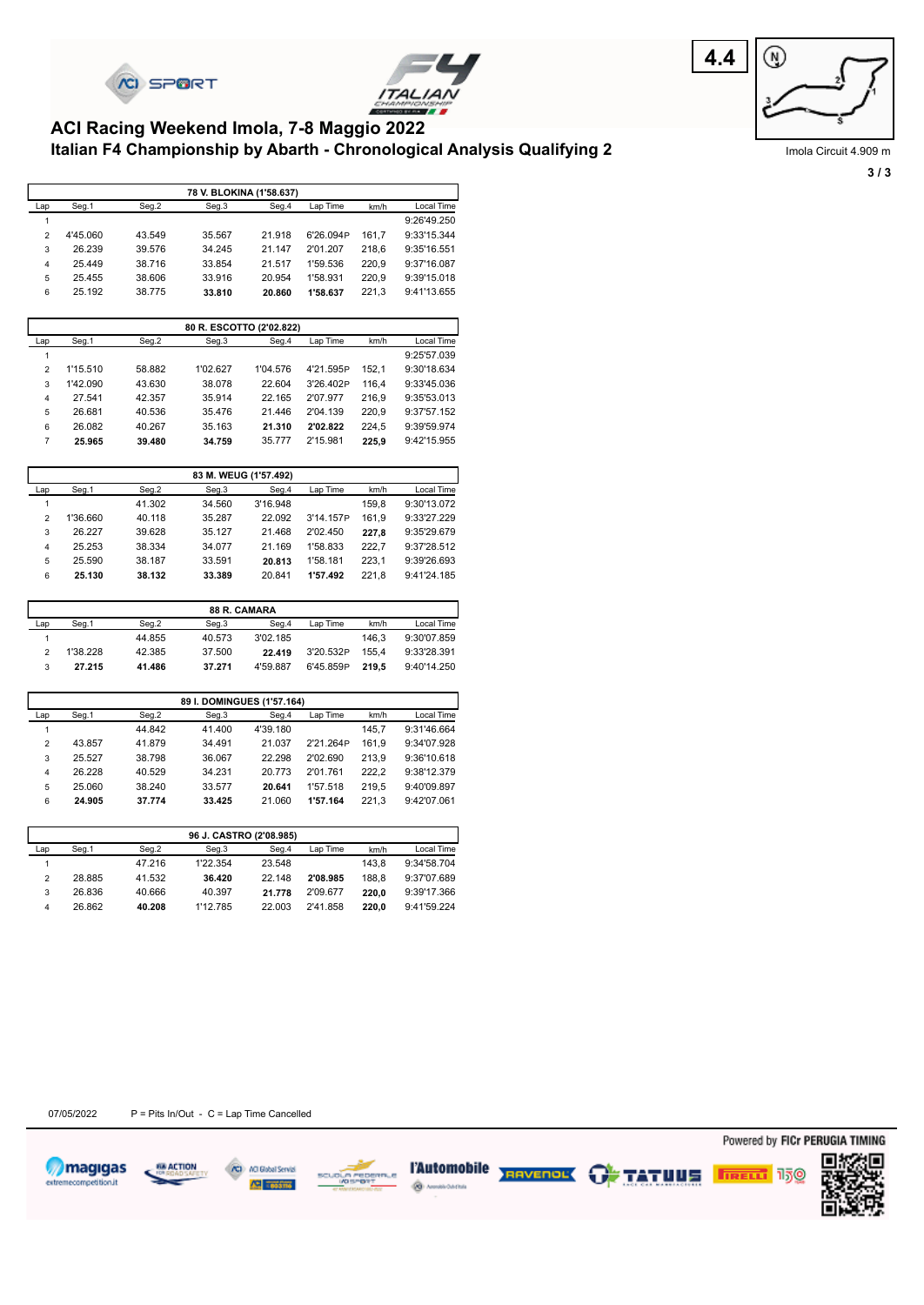



**Italian F4 Championship by Abarth - Weather Report Qualifying 2** India Circuit 4.909 m **ACI Racing Weekend Imola, 7-8 Maggio 2022 Session started 09:25 - Session ended 9:43**



# **Air Temperature**

**Track Temperature**



## **Air Pressure**







**Wind Direction**

#### **Wind Speed**



#### 07/05/2022









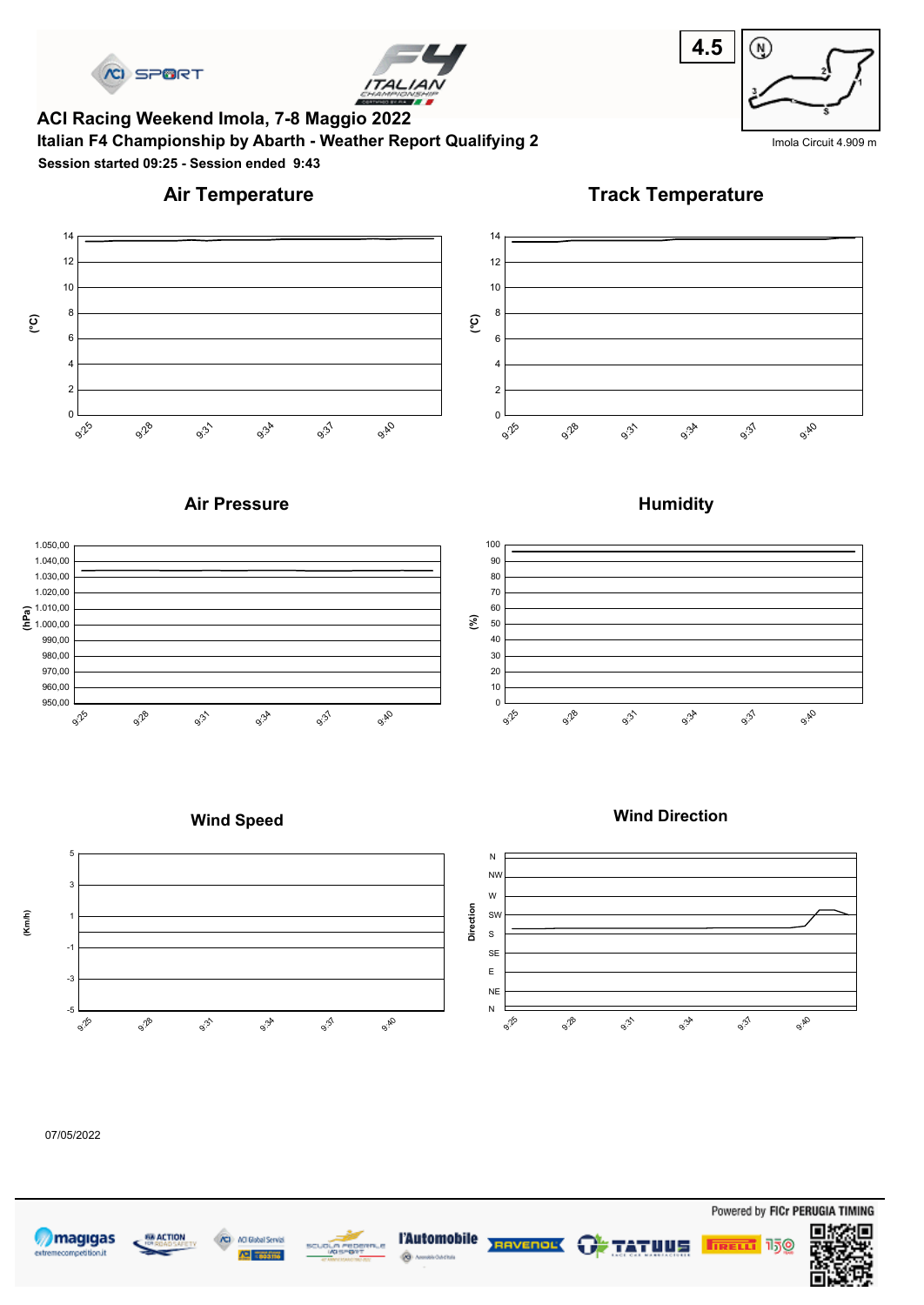



# **Italian F4 Championship by Abarth - Result Second Time Qualifying 2 ACI Racing Weekend Imola, 7-8 Maggio 2022**



Imola Circuit 4.909 m

**1 / 2**

|                | No. Driver                    | Nat        | Entrant               | Team                  | Car             | Class        | Time     | Gap    | Rel. Laps   |                       |
|----------------|-------------------------------|------------|-----------------------|-----------------------|-----------------|--------------|----------|--------|-------------|-----------------------|
| $\overline{1}$ | 89 DOMINGUES Ivan Franco      | <b>POR</b> | Iron Lynx             | Iron Lynx             | Tatuus F.4 T421 | $\mathsf{R}$ | 1'57.518 |        |             | 5                     |
| $\overline{c}$ | 37 SZTUKA Kacper              | <b>POL</b> | US Racing             | US Racing             | Tatuus F.4 T421 |              | 1'58.029 | 0.511  | 0.511 4     |                       |
| 3              | 83 WEUG Maya                  | <b>NLD</b> | Iron Dames            | Iron Dames            | Tatuus F.4 T421 |              | 1'58.181 | 0.663  | $0.152 - 5$ |                       |
| $\overline{4}$ | 14 LUND Frederik              | <b>DEN</b> | R-ACE GP              | R-ACE GP              | Tatuus F.4 T421 | $\mathsf{R}$ | 1'58.399 | 0.881  | 0.218       | 6                     |
| 5              | 78 BLOKINA Viktoria           |            | PHM Racing            | PHM Racing            | Tatuus F.4 T421 | $\mathsf{R}$ | 1'58.931 | 1.413  | 0.532 5     |                       |
| 6              | 41 RIED Jonas                 | <b>DEU</b> | PHM Racing            | PHM Racing            | Tatuus F.4 T421 |              | 1'59.553 | 2.035  | $0.622 - 5$ |                       |
| $\overline{7}$ | <b>48 SPERANDIO Elia</b>      | CHE        | Maffi Racing          | Maffi Racing          | Tatuus F.4 T421 |              | 1'59.775 | 2.257  | 0.222       | 6                     |
| 8              | 11 PERINO Pedro               | <b>POR</b> | US Racing             | US Racing             | Tatuus F.4 T421 |              | 2'00.124 | 2.606  | 0.349       | 6                     |
| 9              | 12 ANTONELLI Kimi             | <b>ITA</b> | Prema Racing          | Prema Racing          | Tatuus F.4 T421 | $\mathsf{R}$ | 2'00.493 | 2.975  | 0.369       | 5                     |
| 10             | 13 WHARTON James Anthony      | <b>AUS</b> | Prema Racing          | Prema Racing          | Tatuus F.4 T421 | $\mathsf{R}$ | 2'00.503 | 2.985  | 0.010       | 5                     |
| 11             | <b>34 MARTINUS Stenshorne</b> | <b>NOR</b> | Van Amersfoort Racing | Van Amersfoort Racing | Tatuus F.4 T421 | $\mathsf{R}$ | 2'00.837 | 3.319  | 0.334       | 5                     |
| 12             | 52 AMAND Marcus               | <b>FIN</b> | US Racing             | US Racing             | Tatuus F.4 T421 |              | 2'02.041 | 4.523  | 1.204 5     |                       |
| 13             | 15 BEDRIN Nikita              |            | PHM Racing            | PHM Racing            | Tatuus F.4 T421 |              | 2'02.254 | 4.736  | 0.213 5     |                       |
| 14             | 71 FLACK Marcos               | <b>AUS</b> | R-ACE GP              | <b>R-ACE GP</b>       | Tatuus F.4 T421 |              | 2'02.409 | 4.891  | 0.155       | 6                     |
| 15             | 27 ISCHER Ethan               | CHE        | Jenzer Motorsport     | Jenzer Motorsport     | Tatuus F.4 T421 | $\mathsf{R}$ | 2'02.804 | 5.286  | 0.395       | 6                     |
| 16             | 35 CLEROT Pedro               | <b>BRA</b> | <b>AKM Motorsport</b> | <b>AKM Motorsport</b> | Tatuus F.4 T421 | $\mathsf{R}$ | 2'02.818 | 5.300  | 0.014       | $\overline{4}$        |
| 17             | 36 AKHMED Ismail              | <b>UZB</b> | <b>AKM Motorsport</b> | <b>AKM Motorsport</b> | Tatuus F.4 T421 | $\mathsf{R}$ | 2'02.932 | 5.414  | 0.114       | 6                     |
| 18             | 33 BADOER Brando              | <b>ITA</b> | Van Amersfoort Racing | Van Amersfoort Racing | Tatuus F.4 T421 | $\mathsf R$  | 2'03.171 | 5.653  | 0.239       | 5                     |
| 19             | 17 FITTIPALDI Emerson Jr.     | <b>BRA</b> | Van Amersfoort Racing | Van Amersfoort Racing | Tatuus F.4 T421 | $\mathsf{R}$ | 2'03.174 | 5.656  | 0.003       | 5                     |
| 20             | 2 DEUKMEDJAN Arias            | <b>USA</b> | Van Amersfoort Racing | Van Amersfoort Racing | Tatuus F.4 T421 | $\mathsf{R}$ | 2'03.950 | 6.432  | 0.776       | 5                     |
| 21             | 80 ESCOTTO Ricardo            | MEX        | Cram Motorsport       | Cram Motorsport       | Tatuus F.4 T421 | $\mathsf{R}$ | 2'04.139 | 6.621  | 0.189       | 6                     |
| 22             | 23 PARTYSHEV Oleksandr        | <b>UKR</b> | Jenzer Motorsport     | Jenzer Motorsport     | Tatuus F.4 T421 |              | 2'04.449 | 6.931  | 0.310       | 5                     |
| 23             | 77 <b>BARNARD</b> Taylor      | <b>GBR</b> | PHM Racing            | PHM Racing            | Tatuus F.4 T421 |              | 2'04.542 | 7.024  | 0.093       | 5                     |
| 24             | 9 SPINA Alfio Andrea          | <b>ITA</b> | <b>BWR Motorsport</b> | <b>BWR Motorsport</b> | Tatuus F.4 T421 | $\sf R$      | 2'04.558 | 7.040  | 0.016       | 6                     |
| 25             | 20 LAURSEN Conrad             | <b>DEN</b> | Prema Racing          | Prema Racing          | Tatuus F.4 T421 |              | 2'06.023 | 8.505  | 1.465       | $\overline{4}$        |
| 26             | 21 FRASSINETI Andrea          | <b>ITA</b> | Frassineti Albano     | Cars Racing           | Tatuus F.4 T421 | $\mathsf{R}$ | 2'09.331 | 11.813 | 3.308       | 5                     |
| 27             | 96 CASTRO Jules               | <b>BEL</b> | Van Amersfoort Racing | Van Amersfoort Racing | Tatuus F.4 T421 | $\sf R$      | 2'09.677 | 12.159 | 0.346       | $\overline{3}$        |
| 28             | 61 MASCHIO Giovanni           | <b>ITA</b> | AS Motorsport         | AS Motorsport         | Tatuus F.4 T421 | $\mathsf{R}$ | 2'09.910 | 12.392 | 0.233       | 5                     |
| 29             | 29 RISHAB Anandraj Jain       | SGP        | <b>BWR Motorsport</b> | <b>BWR Motorsport</b> | Tatuus F.4 T421 | $\sf R$      | 2'14.340 | 16.822 | 4.430       | 5                     |
| 30             | 22 DUNNE Alexander            | <b>IRL</b> | US Racing             | US Racing             | Tatuus F.4 T421 |              |          |        |             | $\boldsymbol{\Delta}$ |
| 31             | 7 WURZ Charlie                | AUT        | Prema Racing          | Prema Racing          | Tatuus F.4 T421 | $\mathsf{R}$ |          |        |             |                       |
| 32             | 44 BOHRA Nikhil               | <b>USA</b> | US Racing             | US Racing             | Tatuus F.4 T421 | $\mathsf{R}$ |          |        |             |                       |
| 33             | 88 CAMARA Rafael              | <b>BRA</b> | Prema Racing          | Prema Racing          | Tatuus F.4 T421 | $\sf R$      |          |        |             | $\overline{2}$        |

Clerk of the Course : Massimiliano Ghinassi Race Director : Alessandro Ferrari Start End<br>07/05/2022 09:24 09:43 Start











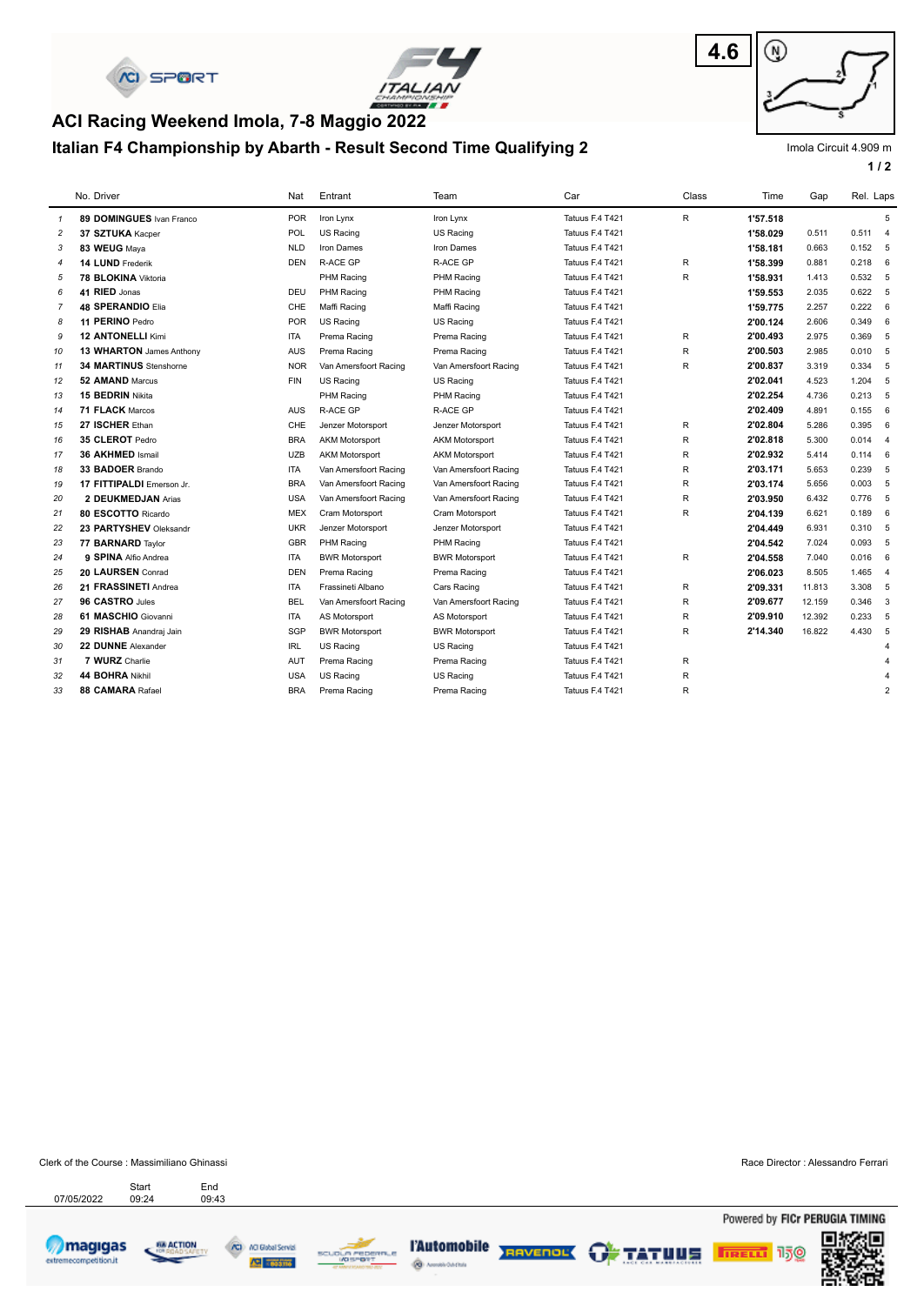





**Italian F4 Championship by Abarth - Result Second Time Qualifying 2 ACI Racing Weekend Imola, 7-8 Maggio 2022**

**2 / 2** Imola Circuit 4.909 m

| Humidity:  | 96% | AIR   | $13^{\circ}$ C |  |
|------------|-----|-------|----------------|--|
| Condition: | WFT | Track | $13^{\circ}$ C |  |

Clerk of the Course : Massimiliano Ghinassi Race Director : Alessandro Ferrari Start End<br>07/05/2022 09:24 09:43 Start









ŵ,



Powered by FICr PERUGIA TIMING

**TRELL** 150